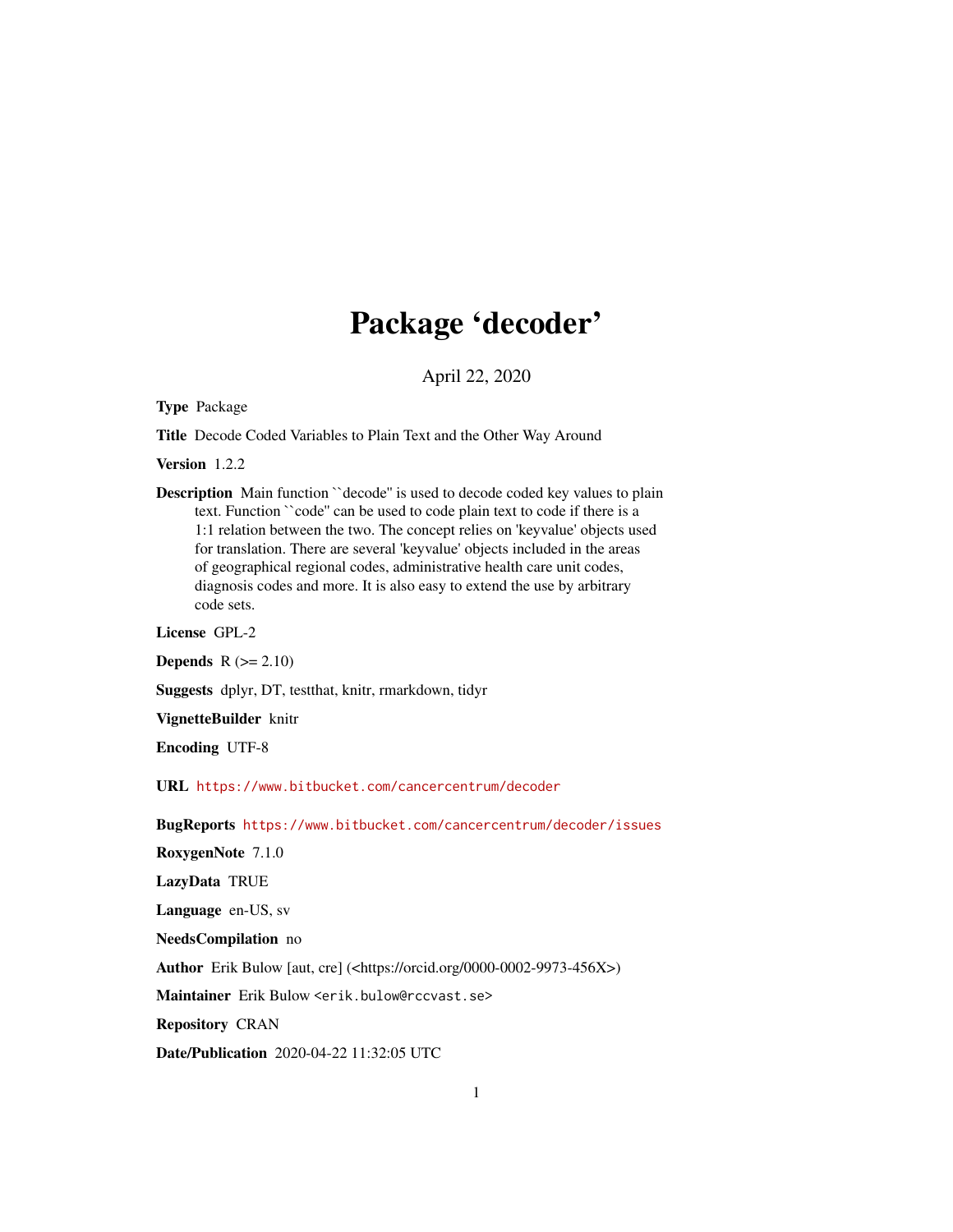# R topics documented:

|        |  | 3              |
|--------|--|----------------|
|        |  | 3              |
|        |  | $\overline{4}$ |
|        |  | 5              |
|        |  | $\overline{7}$ |
|        |  | 8              |
| figo   |  | 9              |
|        |  | 9              |
|        |  | 10             |
|        |  | 10             |
|        |  | 11             |
|        |  | 11             |
|        |  | 12             |
|        |  | 12             |
|        |  | 12             |
|        |  | 13             |
|        |  | 13             |
|        |  | 13             |
|        |  | 14             |
|        |  | 14             |
|        |  | 15             |
|        |  | 16             |
| kon    |  | 16             |
|        |  | 17             |
|        |  | 17             |
|        |  | 17             |
|        |  | 18             |
|        |  | 18             |
|        |  | 18             |
|        |  | 19             |
|        |  | 19             |
|        |  | 19             |
|        |  | 20             |
|        |  | <b>20</b>      |
|        |  | 21             |
|        |  |                |
|        |  | 21             |
| snomed |  | 22             |
|        |  | 23             |
|        |  | 23             |
|        |  | 24             |
|        |  | 24             |
|        |  |                |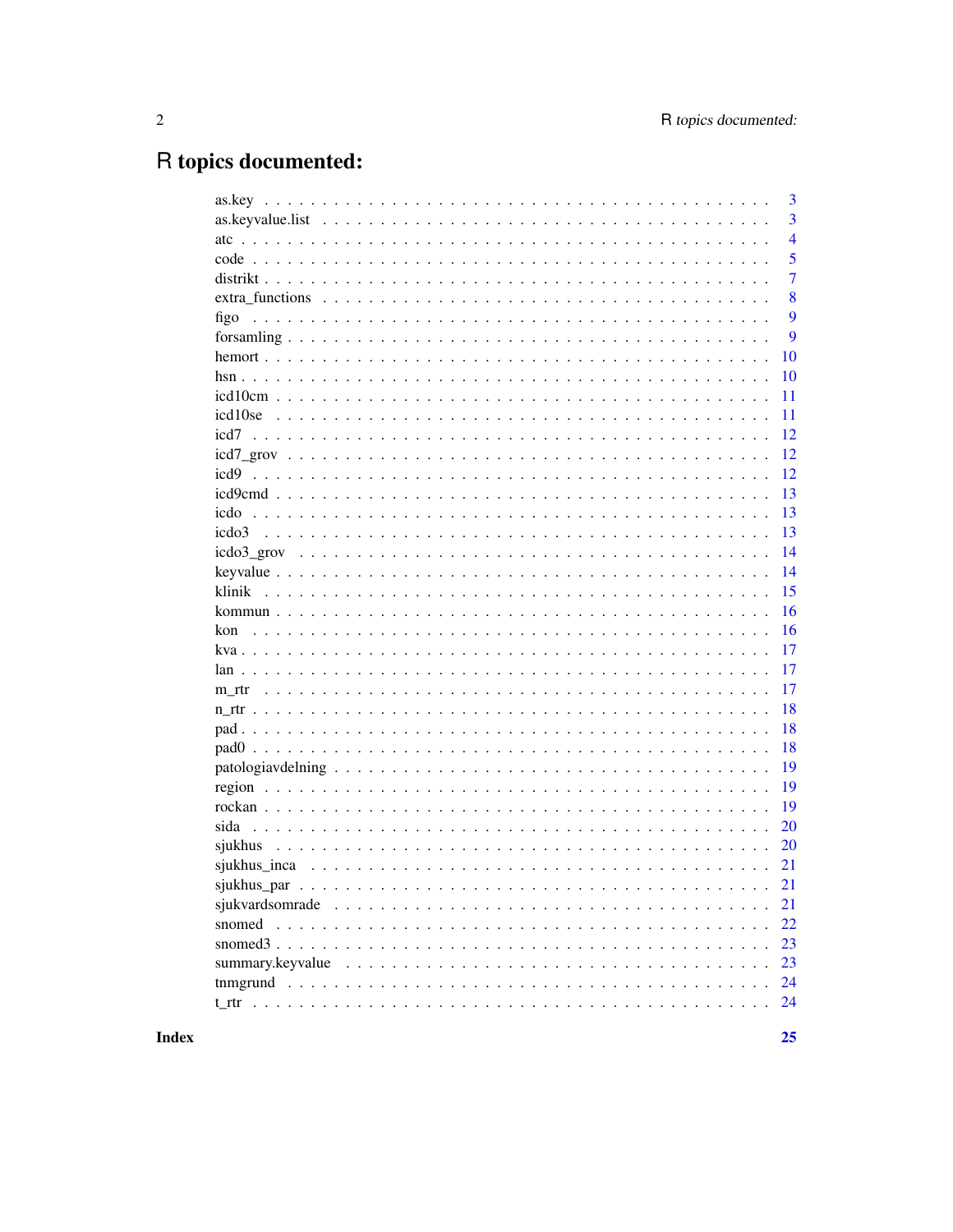<span id="page-2-2"></span><span id="page-2-0"></span>

Functions to check if an object is a valid key or value in a keyvalue pair, or coerce it if possible.

### Usage

as.key(x) is.key(x) as.value(x) is.value(x)

#### Arguments

x a vector

#### Value

as.value returns a value-object (currently the vector itself but with class "value"). as.key returns a key-object (building on value but with unique entries and as character).

<span id="page-2-1"></span>as.keyvalue.list *Coerce a list to keyvalue object*

#### Description

x should be a list with properties described in section "Details".

#### Usage

```
## S3 method for class 'list'
as.keyvalue(x, ...)
```
#### Arguments

|          | a list with properties described in the details section. |
|----------|----------------------------------------------------------|
| $\cdots$ | further arguments passed to as keyvalue.                 |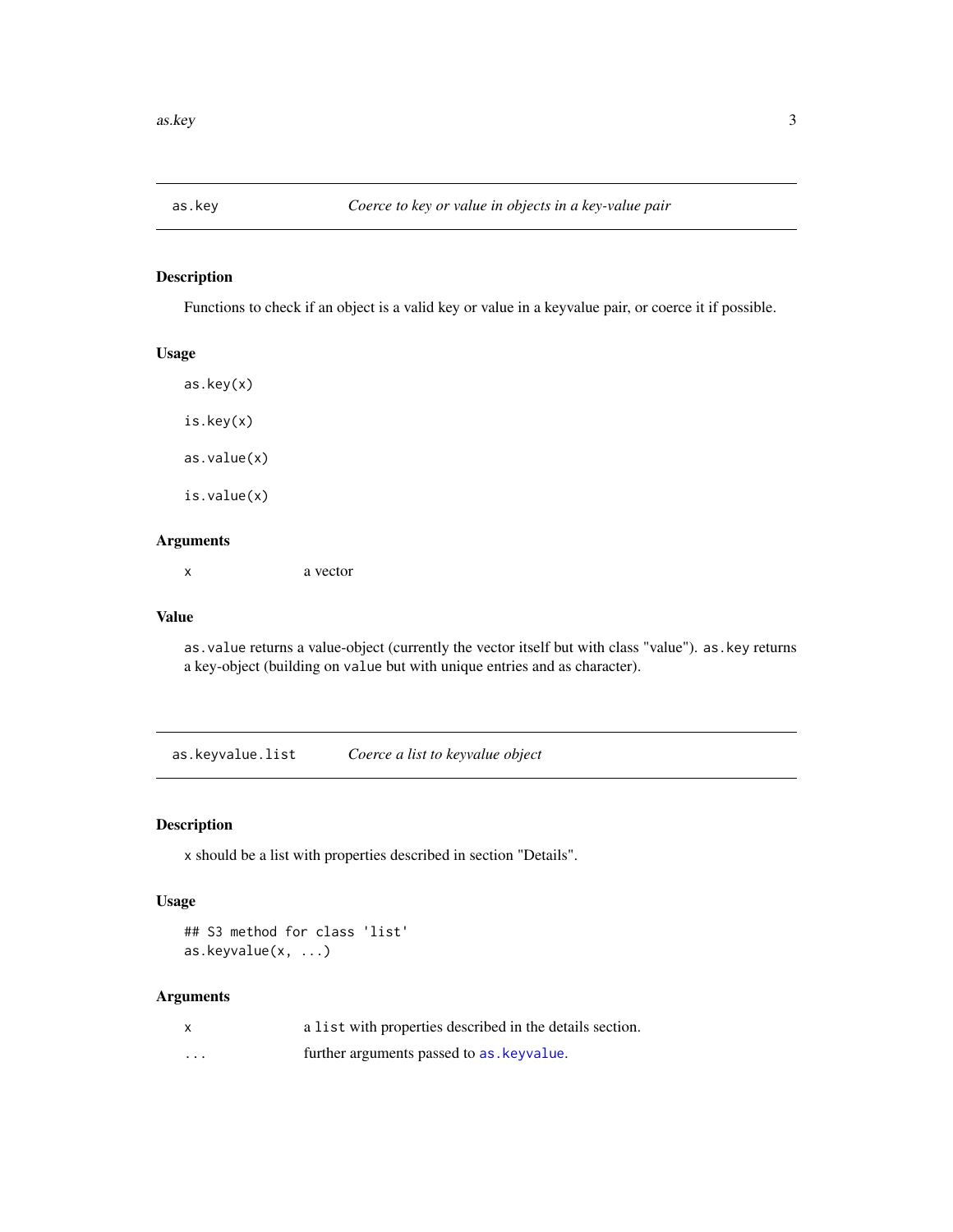#### <span id="page-3-0"></span>Details

- All names of the list elements should be unique.
- All elements of the list should be named.
- All keys should be unique (a key should only be mappad to one value).
- All elements of the list should be atomic vectors.

#### Value

The function returns an object of class keyvalue (and list.

#### See Also

[as.keyvalue](#page-13-1)

#### Examples

```
ex <- list(
fruit = c("banana", "orange", "kiwi"),
car = c("SAAB", "Volvo", "taxi", "truck"),animal = c("elephant")
\lambdaas.keyvalue(ex)
is.keyvalue(ex)
```
<span id="page-3-1"></span>

atc *Anatomical Therapeutic Chemical (ATC) Classification System codes*

#### Description

Key-value codes for ATC from the Swedish Medical Products Agency (2020-04-07).

#### Source

```
https://nsl.mpa.se/
```
#### See Also

Other key\_value\_data: [distrikt](#page-6-1), [figo](#page-8-1), [forsamling](#page-8-2), [hemort](#page-9-1), [hsn](#page-9-2), [icd10cm](#page-10-1), [icd10se](#page-10-2), [icd7\\_grov](#page-11-1), [icd7](#page-11-2), [icd9cmd](#page-12-1), [icd9](#page-11-3), [icdo3\\_grov](#page-13-2), [icdo3](#page-12-2), [icdo](#page-12-3), [klinik](#page-14-1), [kommun](#page-15-1), [kon](#page-15-2), [kva](#page-16-1), [lan](#page-16-2), [m\\_rtr](#page-16-3), [n\\_rtr](#page-17-1), [pad](#page-17-2), [patologiavdelning](#page-18-1), [region](#page-18-2), [rockan](#page-18-3), [sida](#page-19-1), [sjukhus\\_inca](#page-20-1), [sjukhus\\_par](#page-20-2), [sjukhus](#page-19-2), [sjukvardsomrade](#page-20-3), [snomed3](#page-22-1), [snomed](#page-21-1), [t\\_rtr](#page-23-1), [tnmgrund](#page-23-2)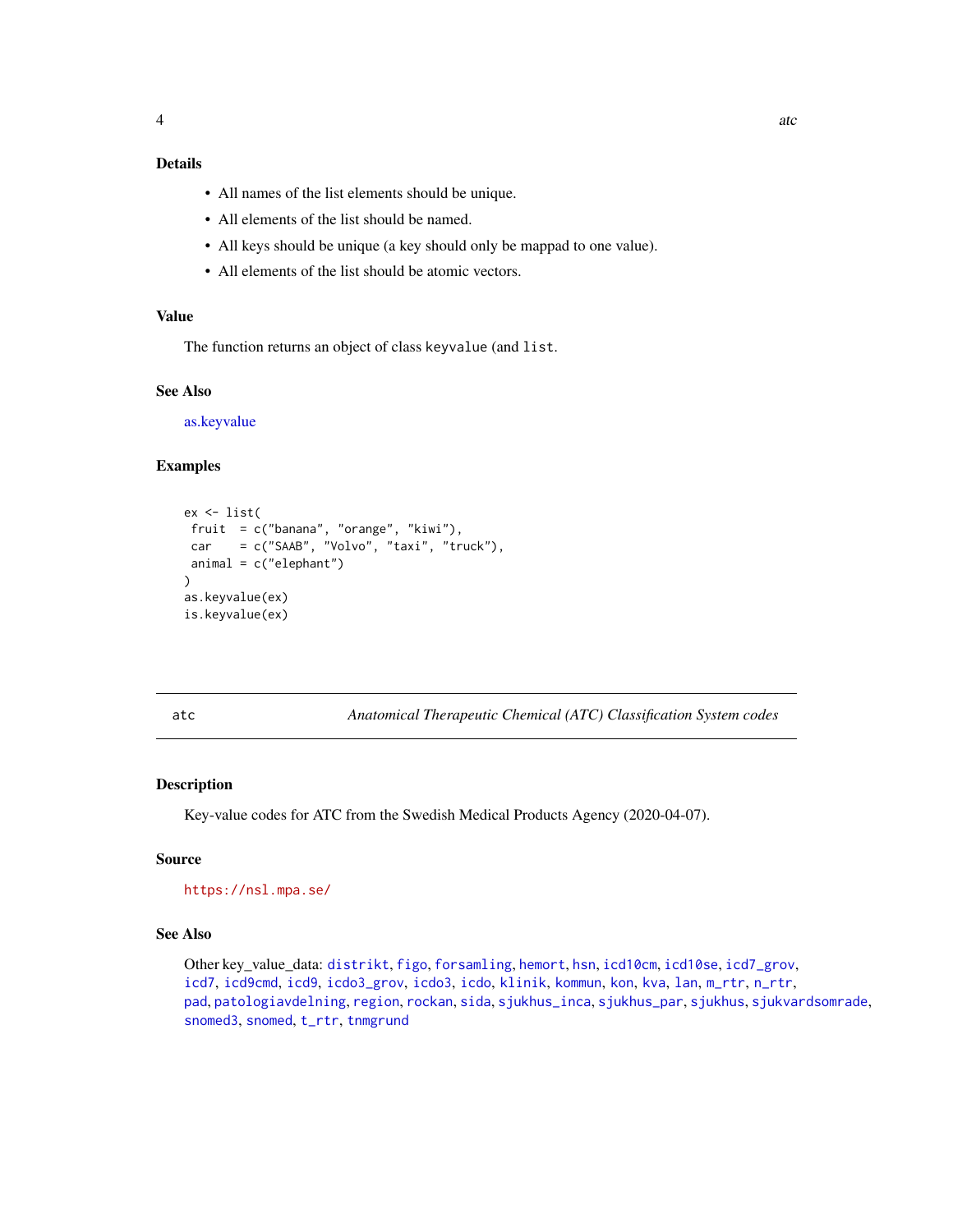<span id="page-4-1"></span><span id="page-4-0"></span>

Translate coded values into meaningful plain text (or reversed).

#### Usage

```
code(y, keyvalue, verbose = TRUE)
decode(x, \ldots)## S3 method for class 'data.frame'
decode(x, ...)
## Default S3 method:
decode(x, keyvalue, extra_function = NULL, exact = FALSE, ...)
```
#### Arguments

| y               | value to be coded (to be matched against the value element) in a keyvalue ob-<br>ject.                                                                                                                                                                                                       |  |  |
|-----------------|----------------------------------------------------------------------------------------------------------------------------------------------------------------------------------------------------------------------------------------------------------------------------------------------|--|--|
| keyvalue        | either a name (as character string) of a package internal keyvalue object, or a<br>user defined keyvalue object (see as keyvalue).                                                                                                                                                           |  |  |
| verbose         | (only for code) can be set to FALSE to avoid a printed message to the console if<br>an error occur (TRUE as default).                                                                                                                                                                        |  |  |
| $\mathsf{x}$    | object to decode. Either a key vector to be matched against the key column in<br>keyvalue, or a data.frame (see section decode.data.frame). object.                                                                                                                                          |  |  |
| $\ddots$ .      | ignored                                                                                                                                                                                                                                                                                      |  |  |
| extra_functions |                                                                                                                                                                                                                                                                                              |  |  |
|                 | is a list of functions (or names of functions as character vector) to be applied to<br>the decoded data after decoding (see section "extra_functions" below).                                                                                                                                |  |  |
| exact           | Should x have an exact match from the key? Default is FALSE. When FALSE,<br>x might be transformed to fit the key (punctuation might be removed, upper<br>case changed to lower case or vice versa and strings that are too long might be<br>substringed). (code only accept exact matches.) |  |  |

#### Value

- For default S3 method: A vector of the same length as x but with all cells decoded (or coded) to plain text (or code) as character.
- For S3 method for class 'data.frame': Data.frame x is returned, possibly with some extra columns (names ending in '\_Beskrivning'), decoded from columns with names corresponding to attribute standard\_var\_names for keyvalue objects listed by list\_keyvalues().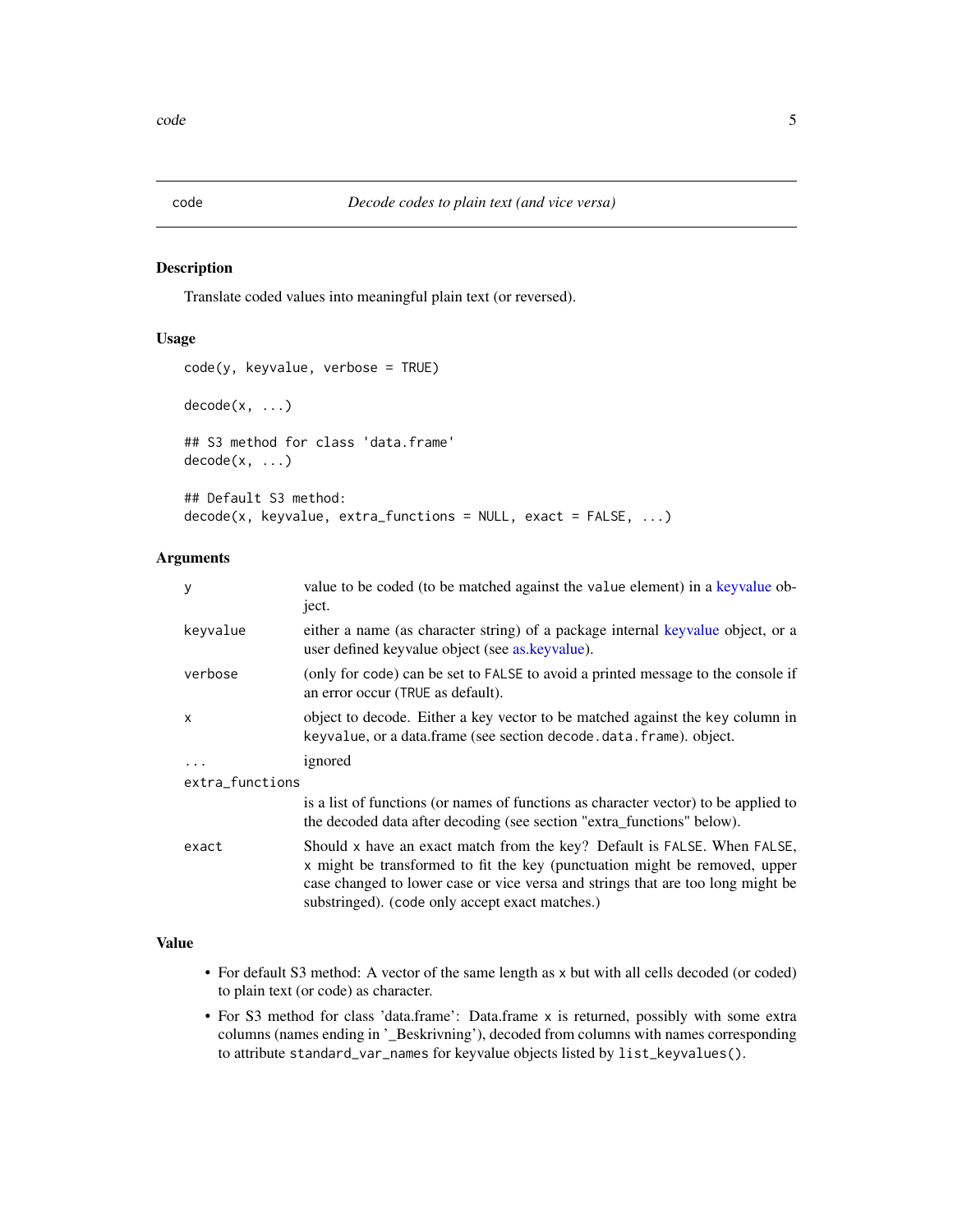#### <span id="page-5-0"></span>Vignette

See the vignette for a longer introduction to the package: vignette("decoder")

#### decode.data.frame

If  $x$  is a data.frame, all column names of  $x$  are matched to attribute standard\_var\_names for all keyvalue objects in the package (see list\_keyvalues()). If the column name is a standard name used for a coding, the corresponding keyvalue object is used to decode the column and to add an extra column to x with its original name with suffix \_Beskrivning. This is done for all identified columns.

#### extra\_functions

The relationship between the key and the value in a keyvalue object is either 1:1 or m:1. The mapping is straight forward for 1:1 but with m:1, different applications might require slightly different groupings of the keys. One solution is to have several versions of the [keyvalue](#page-13-3) object. Another (which we prefer) is to use the same [keyvalue](#page-13-3) object (if possible) but to call one or several extra function(s) to further process the result. These functions are either built in package functions that should be called by quoted names or user defined functions that can be called by either quoted or unquoted names (if available in the current environment). Note that the order of the functions could matter since they are called in turn (the output from the first function is passed as input to the second function etc).

Standard functions and how to use them:

To use with [sjukvardsomrade:](#page-20-3)

- kungalv2Fyrbodal The default classification used in [sjukvardsomrade](#page-20-3) is to make Kungalv a region of its own. Use this function if Kungalv should be included in Fyrbodal. See example section below.
- kungalv2Storgoteborg As kungalv2Fyrbodal but classifies Kungalv as a part of Storgoteborg.
- real\_names Give the area names with correct Swedish spelling (including spaces). This is not as default due to compatibility reasons and because names with spaces must be back-ticked when referred to.

To use with [region](#page-18-2)

short\_region\_names Exclude the prefix 'Region' from the region names, hence 'Syd' instead of 'Region Syd' etcetera.

#### Author(s)

Erik Bulow

#### See Also

[keyvalue,](#page-13-3) [extra\\_functions](#page-7-1)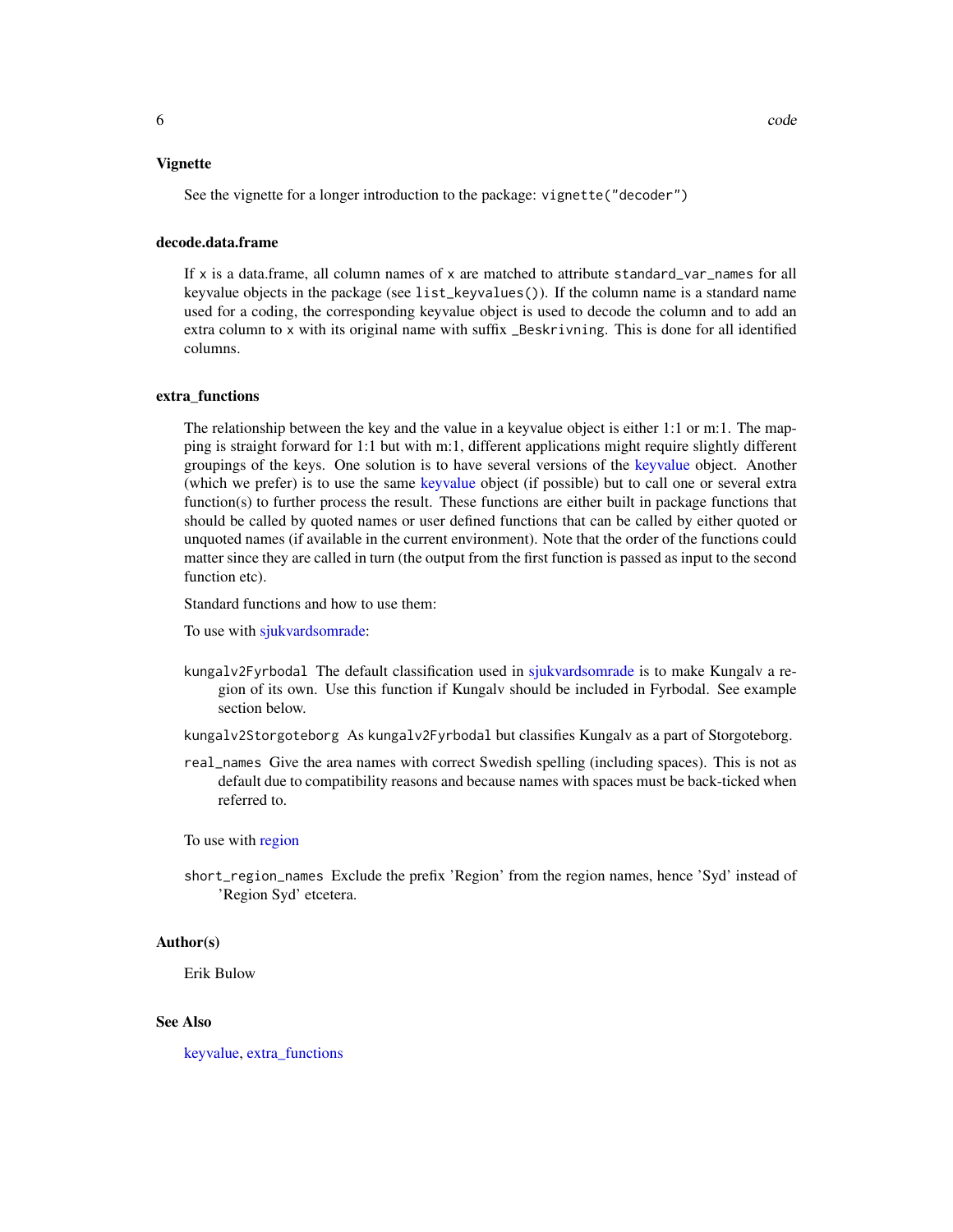#### <span id="page-6-0"></span>distrikt to the control of the control of the control of the control of the control of the control of the control of the control of the control of the control of the control of the control of the control of the control of

#### Examples

```
KON_VALUE <- sample(1:2, 20, replace = TRUE)
(kon <- decode(KON_VALUE, decoder::kon))
code(kon, decoder::kon)
# Get a sample of Snomed-codes (in the real world we obviously avoid this step) ...
snomed2 <- sample(decoder::snomed$key, 30, replace = TRUE)
# ... then decode them:
(snomed3 <- decode(snomed2, "snomed"))
# Health care regions can be defined in more than one way
# By default Kungalv define a region of its own:
set.seed(123456789)
healtcare_areas_west <- sample(unlist(decoder::sjukvardsomrade), 100, replace = TRUE)
(areas <- decode(healtcare_areas_west, "sjukvardsomrade"))
table(areas)
# But if we want Kungalv to be a part of Storgoteborg
# (which is common practice for example with lung cancer data):
(areas2 <- decode(healtcare_areas_west, "sjukvardsomrade", "kungalv2Storgoteborg"))
table(areas2)
# We can also combine several extra_functions if we for example
# also want the area names with correct Swedish spelling.
(areas3 <- decode(healtcare_areas_west, "sjukvardsomrade", c("kungalv2Storgoteborg", "real_names")))
# The region names can be both with and without prefix:
regs \leq sample(6, 10, replace = TRUE)
decode(regs, "region") # With prefix
decode(regs, "region", "short_region_names") # without prefix
# Note that only the first four digits of the LKF-code were used abowe?
# What if we use the full LKF-code?
lkfs <- sample(decoder::forsamling$key, 100, replace = TRUE)
decode(lkfs, "sjukvardsomrade")
# That work's just as fine when argument exact = FALSE (which it is by default).
# decode can also be used for data.frames with recognised column names
d <- data.frame(
     kon = sample(1:2, 10, replace = TRUE),sex = sample(1:2, 10, replace = TRUE),lkf = sample(decoder::hemort$key, 10, replace = TRUE)
 \lambdadecode(d)
```
<span id="page-6-1"></span>distrikt *Swedish district codes*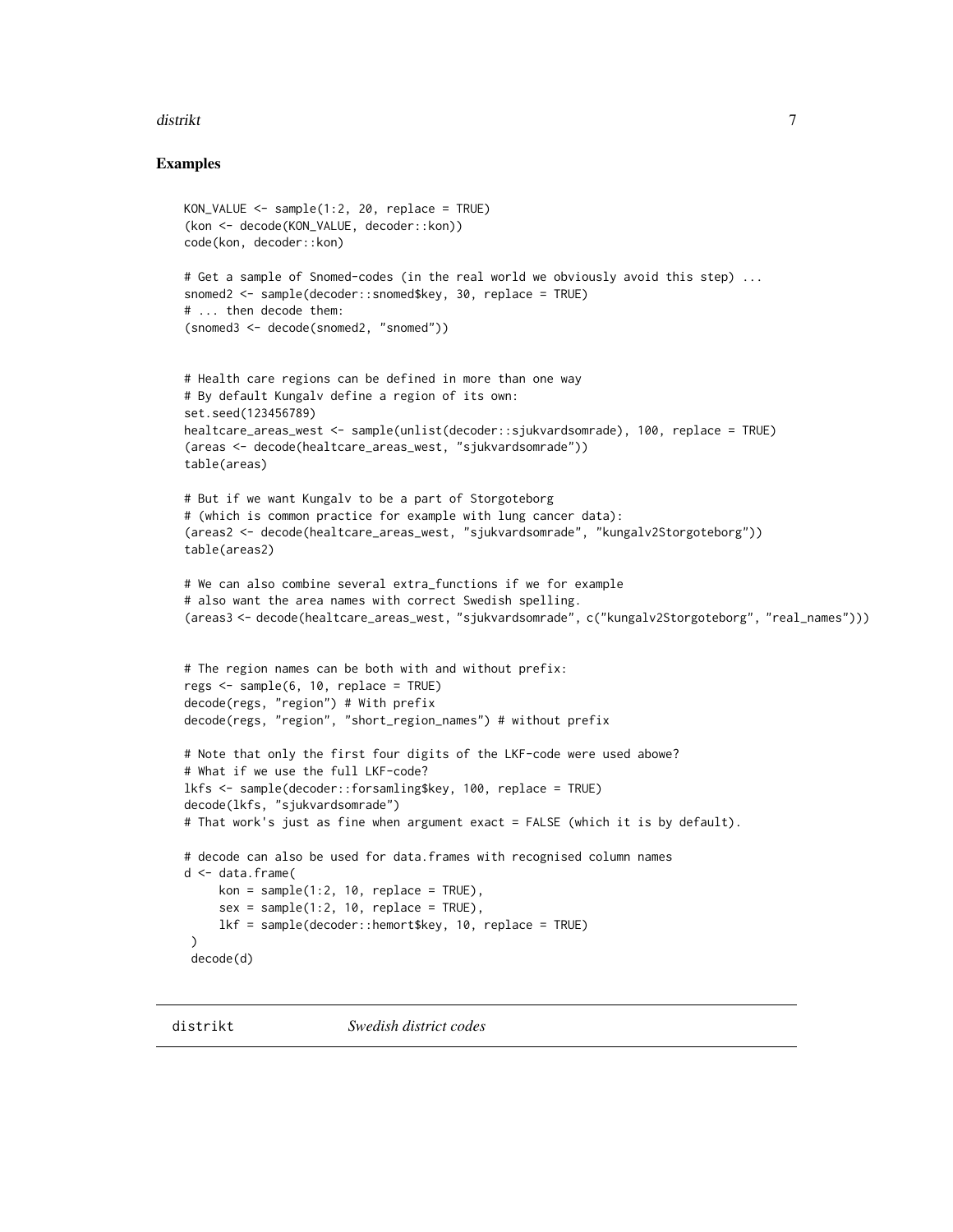<span id="page-7-0"></span>Key-value codes for the Swedish districts (introduced 2016-01-01).

#### Source

[https://www.scb.se/hitta-statistik/regional-statistik-och-kartor/regionala-inde](https://www.scb.se/hitta-statistik/regional-statistik-och-kartor/regionala-indelningar/distrikt/)lningar/ [distrikt/](https://www.scb.se/hitta-statistik/regional-statistik-och-kartor/regionala-indelningar/distrikt/)

#### See Also

Other key\_value\_data: [atc](#page-3-1), [figo](#page-8-1), [forsamling](#page-8-2), [hemort](#page-9-1), [hsn](#page-9-2), [icd10cm](#page-10-1), [icd10se](#page-10-2), [icd7\\_grov](#page-11-1), [icd7](#page-11-2), [icd9cmd](#page-12-1), [icd9](#page-11-3), [icdo3\\_grov](#page-13-2), [icdo3](#page-12-2), [icdo](#page-12-3), [klinik](#page-14-1), [kommun](#page-15-1), [kon](#page-15-2), [kva](#page-16-1), [lan](#page-16-2), [m\\_rtr](#page-16-3), [n\\_rtr](#page-17-1), [pad](#page-17-2), [patologiavdelning](#page-18-1), [region](#page-18-2), [rockan](#page-18-3), [sida](#page-19-1), [sjukhus\\_inca](#page-20-1), [sjukhus\\_par](#page-20-2), [sjukhus](#page-19-2), [sjukvardsomrade](#page-20-3), [snomed3](#page-22-1), [snomed](#page-21-1), [t\\_rtr](#page-23-1), [tnmgrund](#page-23-2)

<span id="page-7-1"></span>extra\_functions *Extra functions to apply to decoded variables using decode*

#### Description

See section "extra\_functions" at the [decode](#page-4-1) help page!

#### Usage

```
kungalv2Storgoteborg(x)
```
kungalv2Fyrbodal(x)

real\_names(x)

```
short_region_names(x)
```
#### Arguments

x The decoded variable to be further processed. This argument should not be set by the user. It is used only internally by the function from which it is called.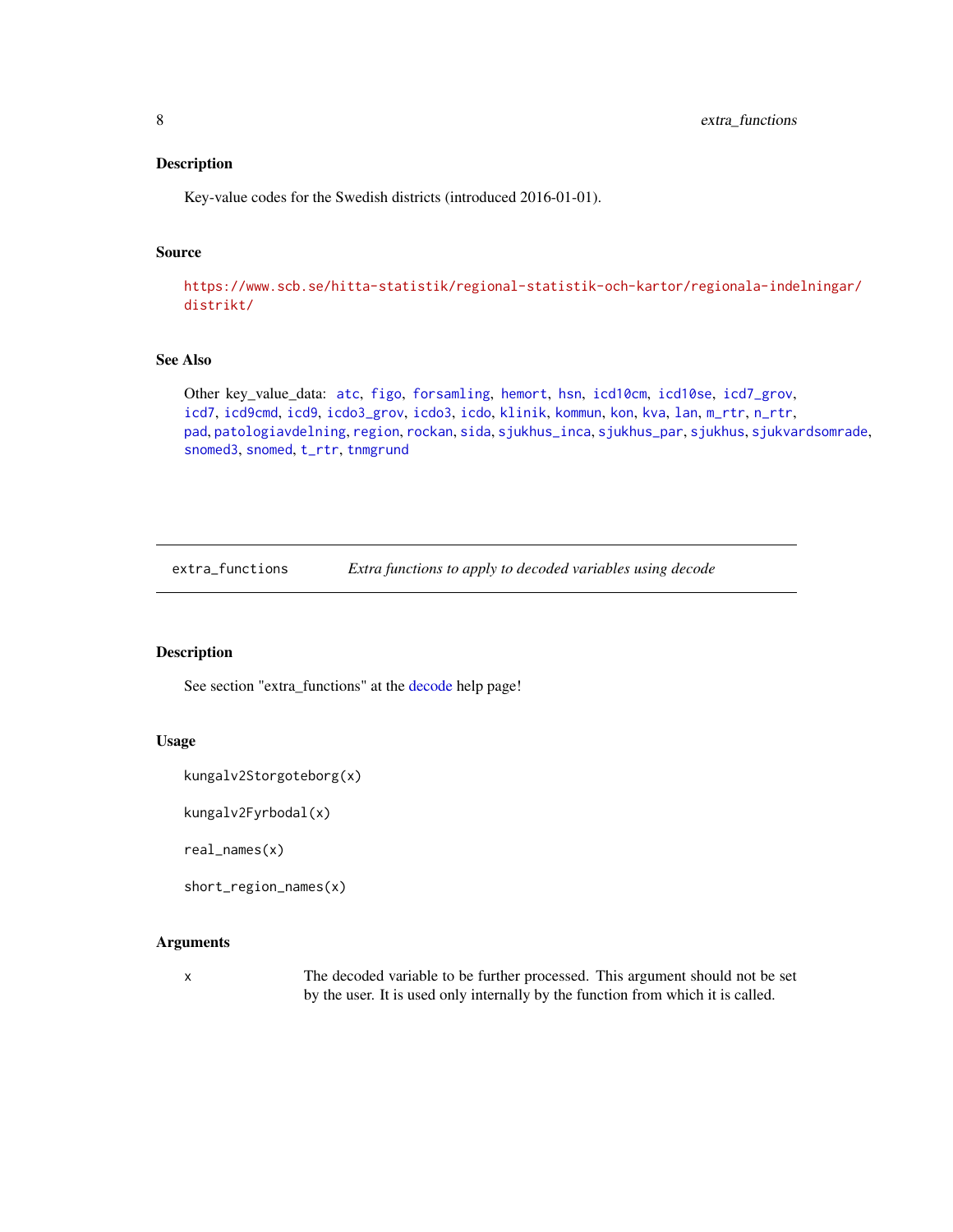<span id="page-8-1"></span><span id="page-8-0"></span>

Key-value codes for FIGO-stadium (Tumorutbredning enl FIGO, sep 2003). Data from Rockan (Rocen).

#### See Also

Other key\_value\_data: [atc](#page-3-1), [distrikt](#page-6-1), [forsamling](#page-8-2), [hemort](#page-9-1), [hsn](#page-9-2), [icd10cm](#page-10-1), [icd10se](#page-10-2), [icd7\\_grov](#page-11-1), [icd7](#page-11-2), [icd9cmd](#page-12-1), [icd9](#page-11-3), [icdo3\\_grov](#page-13-2), [icdo3](#page-12-2), [icdo](#page-12-3), [klinik](#page-14-1), [kommun](#page-15-1), [kon](#page-15-2), [kva](#page-16-1), [lan](#page-16-2), [m\\_rtr](#page-16-3), [n\\_rtr](#page-17-1), [pad](#page-17-2), [patologiavdelning](#page-18-1), [region](#page-18-2), [rockan](#page-18-3), [sida](#page-19-1), [sjukhus\\_inca](#page-20-1), [sjukhus\\_par](#page-20-2), [sjukhus](#page-19-2), [sjukvardsomrade](#page-20-3), [snomed3](#page-22-1), [snomed](#page-21-1), [t\\_rtr](#page-23-1), [tnmgrund](#page-23-2)

<span id="page-8-2"></span>

forsamling *Swedish parish codes*

#### Description

Key-value codes for the Swedish parishes (forsamlingar). All six digits in the LKF code.

#### Source

[https://www.scb.se/hitta-statistik/regional-statistik-och-kartor/regionala-inde](https://www.scb.se/hitta-statistik/regional-statistik-och-kartor/regionala-indelningar/lan-och-kommuner/)lningar/ [lan-och-kommuner/](https://www.scb.se/hitta-statistik/regional-statistik-och-kartor/regionala-indelningar/lan-och-kommuner/)

#### See Also

Other key\_value\_data: [atc](#page-3-1), [distrikt](#page-6-1), [figo](#page-8-1), [hemort](#page-9-1), [hsn](#page-9-2), [icd10cm](#page-10-1), [icd10se](#page-10-2), [icd7\\_grov](#page-11-1), [icd7](#page-11-2), [icd9cmd](#page-12-1), [icd9](#page-11-3), [icdo3\\_grov](#page-13-2), [icdo3](#page-12-2), [icdo](#page-12-3), [klinik](#page-14-1), [kommun](#page-15-1), [kon](#page-15-2), [kva](#page-16-1), [lan](#page-16-2), [m\\_rtr](#page-16-3), [n\\_rtr](#page-17-1), [pad](#page-17-2), [patologiavdelning](#page-18-1), [region](#page-18-2), [rockan](#page-18-3), [sida](#page-19-1), [sjukhus\\_inca](#page-20-1), [sjukhus\\_par](#page-20-2), [sjukhus](#page-19-2), [sjukvardsomrade](#page-20-3), [snomed3](#page-22-1), [snomed](#page-21-1), [t\\_rtr](#page-23-1), [tnmgrund](#page-23-2)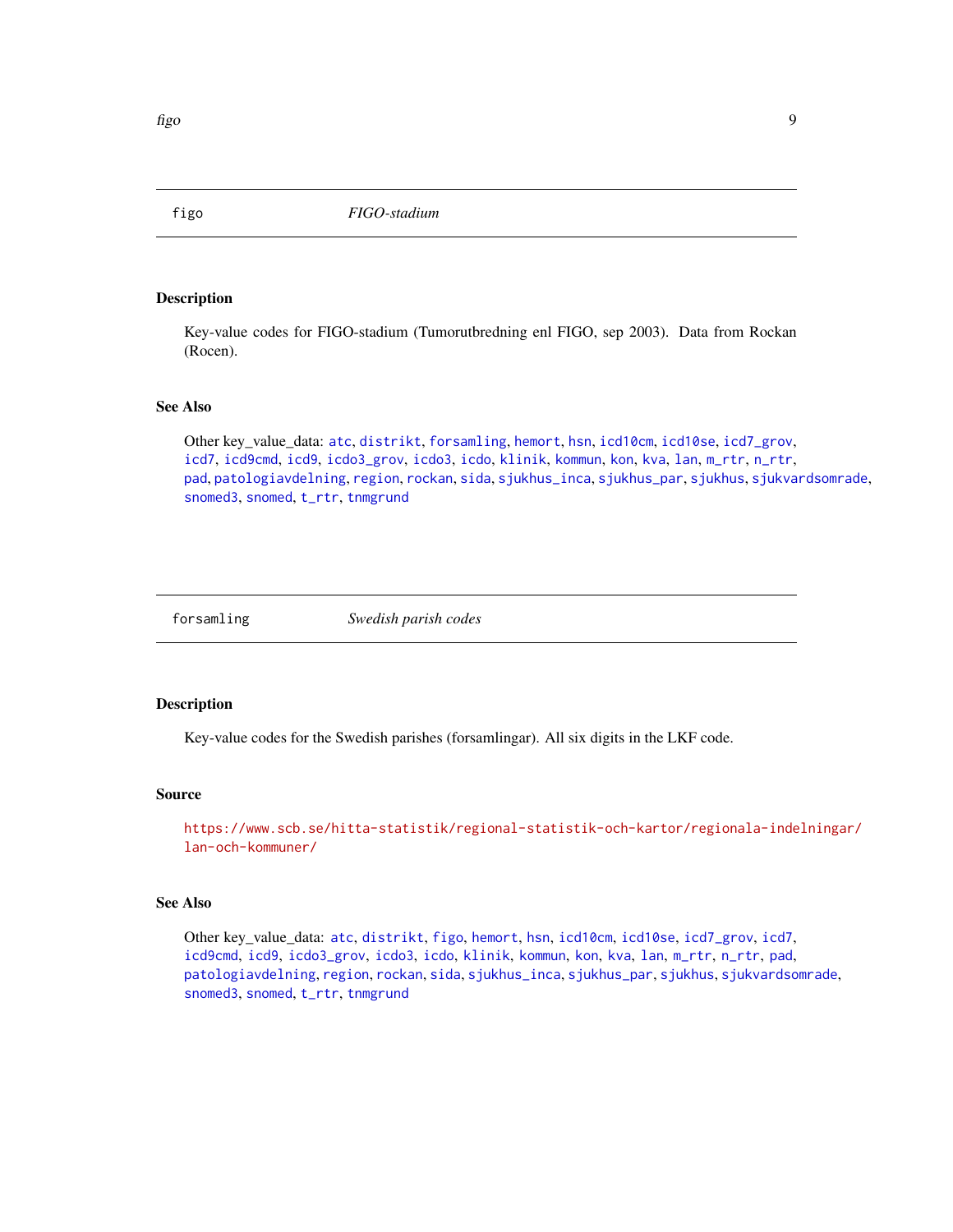<span id="page-9-1"></span><span id="page-9-0"></span>Both hemort and hemort2 combines regional codes for lan, kommun and forsamling. hemort is the official (but rather old) code used within RCC. hemort2 is an updated version combining [lan](#page-16-2), [kommun](#page-15-1) and [forsamling](#page-8-2)

#### See Also

Other key\_value\_data: [atc](#page-3-1), [distrikt](#page-6-1), [figo](#page-8-1), [forsamling](#page-8-2), [hsn](#page-9-2), [icd10cm](#page-10-1), [icd10se](#page-10-2), [icd7\\_grov](#page-11-1), [icd7](#page-11-2), [icd9cmd](#page-12-1), [icd9](#page-11-3), [icdo3\\_grov](#page-13-2), [icdo3](#page-12-2), [icdo](#page-12-3), [klinik](#page-14-1), [kommun](#page-15-1), [kon](#page-15-2), [kva](#page-16-1), [lan](#page-16-2), [m\\_rtr](#page-16-3), [n\\_rtr](#page-17-1), [pad](#page-17-2), [patologiavdelning](#page-18-1), [region](#page-18-2), [rockan](#page-18-3), [sida](#page-19-1), [sjukhus\\_inca](#page-20-1), [sjukhus\\_par](#page-20-2), [sjukhus](#page-19-2), [sjukvardsomrade](#page-20-3), [snomed3](#page-22-1), [snomed](#page-21-1), [t\\_rtr](#page-23-1), [tnmgrund](#page-23-2)

<span id="page-9-2"></span>hsn *HSN code (Hälso- och sjukvårdsnamnd)*

#### **Description**

Key-value codes for the HSN:s in VGR valid from 2015. Based on municipality codes ([kommun](#page-15-1)). Data from 2014-12-17.

#### Details

Categorization:

- Norra Lysekil, Munkedal, Orust, Sotenäs, Strömstad, Tanum, Bengtsfors, Dals-Ed, Färgelanda, Mellerud, Åmål, Trollhättan, Uddevalla och Vänersborg
- Västra Lilla Edet, Ale, Kungälv, Stenungsund, Tjörn, Öckerö, Härryda, Mölndal, Partille, Lerum och Alingsås
- Södra Herrljunga, Vårgårda, Bollebygd, Borås, Mark, Svenljunga, Tranemo och Ulricehamn

#### Göteborg Göteborg

Östra Essunga, Falköping, Grästorp, Götene, Lidköping, Skara, Vara, Gullspång, Hjo, Karlsborg, Mariestad, Skövde, Tibro, Tidaholm och Töreboda

#### See Also

Other key\_value\_data: [atc](#page-3-1), [distrikt](#page-6-1), [figo](#page-8-1), [forsamling](#page-8-2), [hemort](#page-9-1), [icd10cm](#page-10-1), [icd10se](#page-10-2), [icd7\\_grov](#page-11-1), [icd7](#page-11-2), [icd9cmd](#page-12-1), [icd9](#page-11-3), [icdo3\\_grov](#page-13-2), [icdo3](#page-12-2), [icdo](#page-12-3), [klinik](#page-14-1), [kommun](#page-15-1), [kon](#page-15-2), [kva](#page-16-1), [lan](#page-16-2), [m\\_rtr](#page-16-3), [n\\_rtr](#page-17-1), [pad](#page-17-2), [patologiavdelning](#page-18-1), [region](#page-18-2), [rockan](#page-18-3), [sida](#page-19-1), [sjukhus\\_inca](#page-20-1), [sjukhus\\_par](#page-20-2), [sjukhus](#page-19-2), [sjukvardsomrade](#page-20-3), [snomed3](#page-22-1), [snomed](#page-21-1), [t\\_rtr](#page-23-1), [tnmgrund](#page-23-2)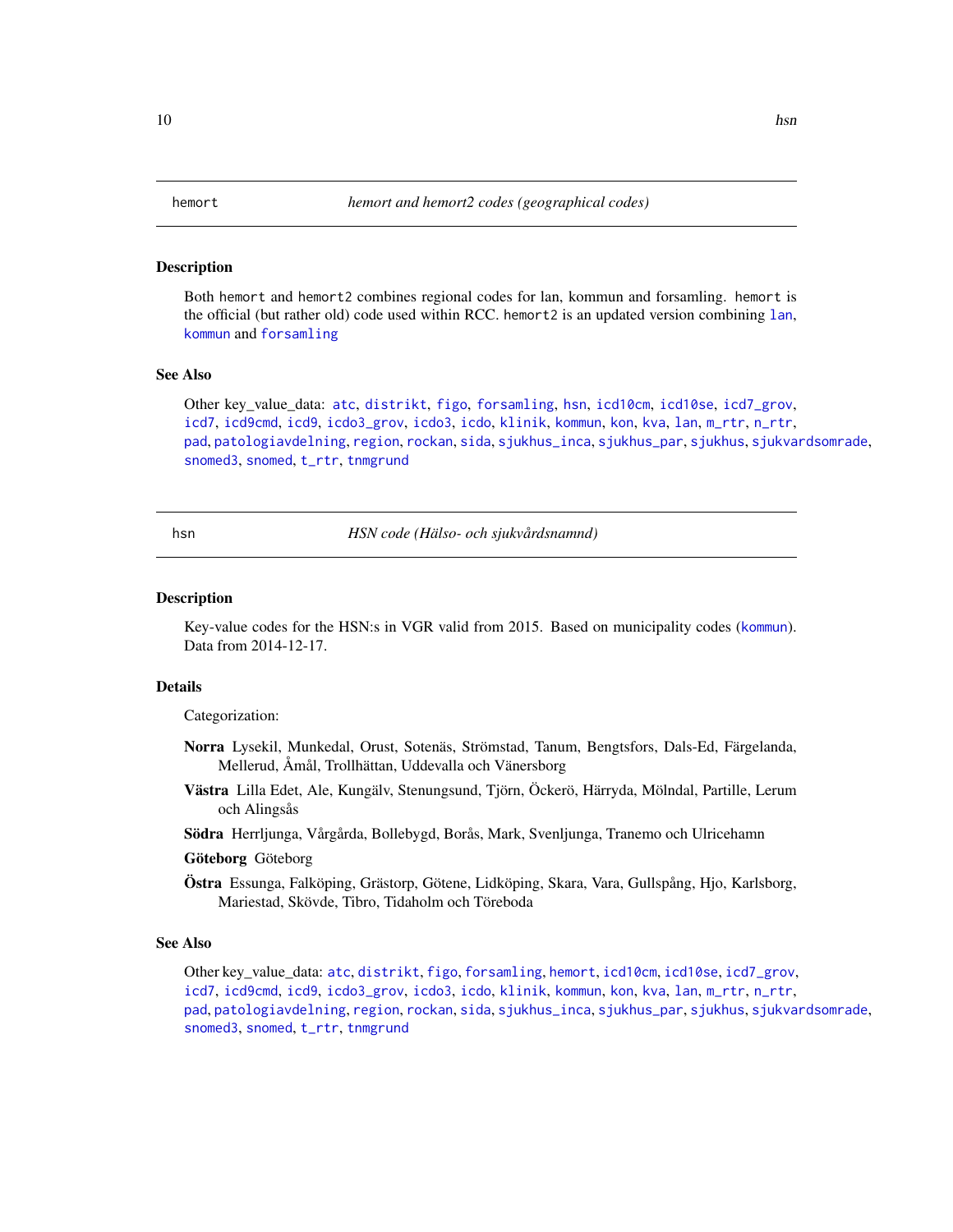<span id="page-10-1"></span><span id="page-10-0"></span>icd10cm *ICD-10-CM code*

#### Description

Key-value codes for ICD-10-CM 2020. Note that key codes are given without dots, i e C569, not C56.9.

#### Source

[ftp://ftp.cdc.gov/pub/Health\\_Statistics/NCHS/Publications/ICD10CM/2020/](ftp://ftp.cdc.gov/pub/Health_Statistics/NCHS/Publications/ICD10CM/2020/)

#### See Also

Other key\_value\_data: [atc](#page-3-1), [distrikt](#page-6-1), [figo](#page-8-1), [forsamling](#page-8-2), [hemort](#page-9-1), [hsn](#page-9-2), [icd10se](#page-10-2), [icd7\\_grov](#page-11-1), [icd7](#page-11-2), [icd9cmd](#page-12-1), [icd9](#page-11-3), [icdo3\\_grov](#page-13-2), [icdo3](#page-12-2), [icdo](#page-12-3), [klinik](#page-14-1), [kommun](#page-15-1), [kon](#page-15-2), [kva](#page-16-1), [lan](#page-16-2), [m\\_rtr](#page-16-3), [n\\_rtr](#page-17-1), [pad](#page-17-2), [patologiavdelning](#page-18-1), [region](#page-18-2), [rockan](#page-18-3), [sida](#page-19-1), [sjukhus\\_inca](#page-20-1), [sjukhus\\_par](#page-20-2), [sjukhus](#page-19-2), [sjukvardsomrade](#page-20-3), [snomed3](#page-22-1), [snomed](#page-21-1), [t\\_rtr](#page-23-1), [tnmgrund](#page-23-2)

<span id="page-10-2"></span>

icd10se *ICD-10-SE code*

#### Description

Key-value codes for ICD-10-SE 2020 (Swedish version). Note that key codes are given without dots, i e C569, not C56.9.

#### Source

[https://www.socialstyrelsen.se/utveckla-verksamhet/e-halsa/klassificering-och-k](https://www.socialstyrelsen.se/utveckla-verksamhet/e-halsa/klassificering-och-koder/kodtextfiler/)oder/ [kodtextfiler/](https://www.socialstyrelsen.se/utveckla-verksamhet/e-halsa/klassificering-och-koder/kodtextfiler/)

#### See Also

Other key\_value\_data: [atc](#page-3-1), [distrikt](#page-6-1), [figo](#page-8-1), [forsamling](#page-8-2), [hemort](#page-9-1), [hsn](#page-9-2), [icd10cm](#page-10-1), [icd7\\_grov](#page-11-1), [icd7](#page-11-2), [icd9cmd](#page-12-1), [icd9](#page-11-3), [icdo3\\_grov](#page-13-2), [icdo3](#page-12-2), [icdo](#page-12-3), [klinik](#page-14-1), [kommun](#page-15-1), [kon](#page-15-2), [kva](#page-16-1), [lan](#page-16-2), [m\\_rtr](#page-16-3), [n\\_rtr](#page-17-1), [pad](#page-17-2), [patologiavdelning](#page-18-1), [region](#page-18-2), [rockan](#page-18-3), [sida](#page-19-1), [sjukhus\\_inca](#page-20-1), [sjukhus\\_par](#page-20-2), [sjukhus](#page-19-2), [sjukvardsomrade](#page-20-3), [snomed3](#page-22-1), [snomed](#page-21-1), [t\\_rtr](#page-23-1), [tnmgrund](#page-23-2)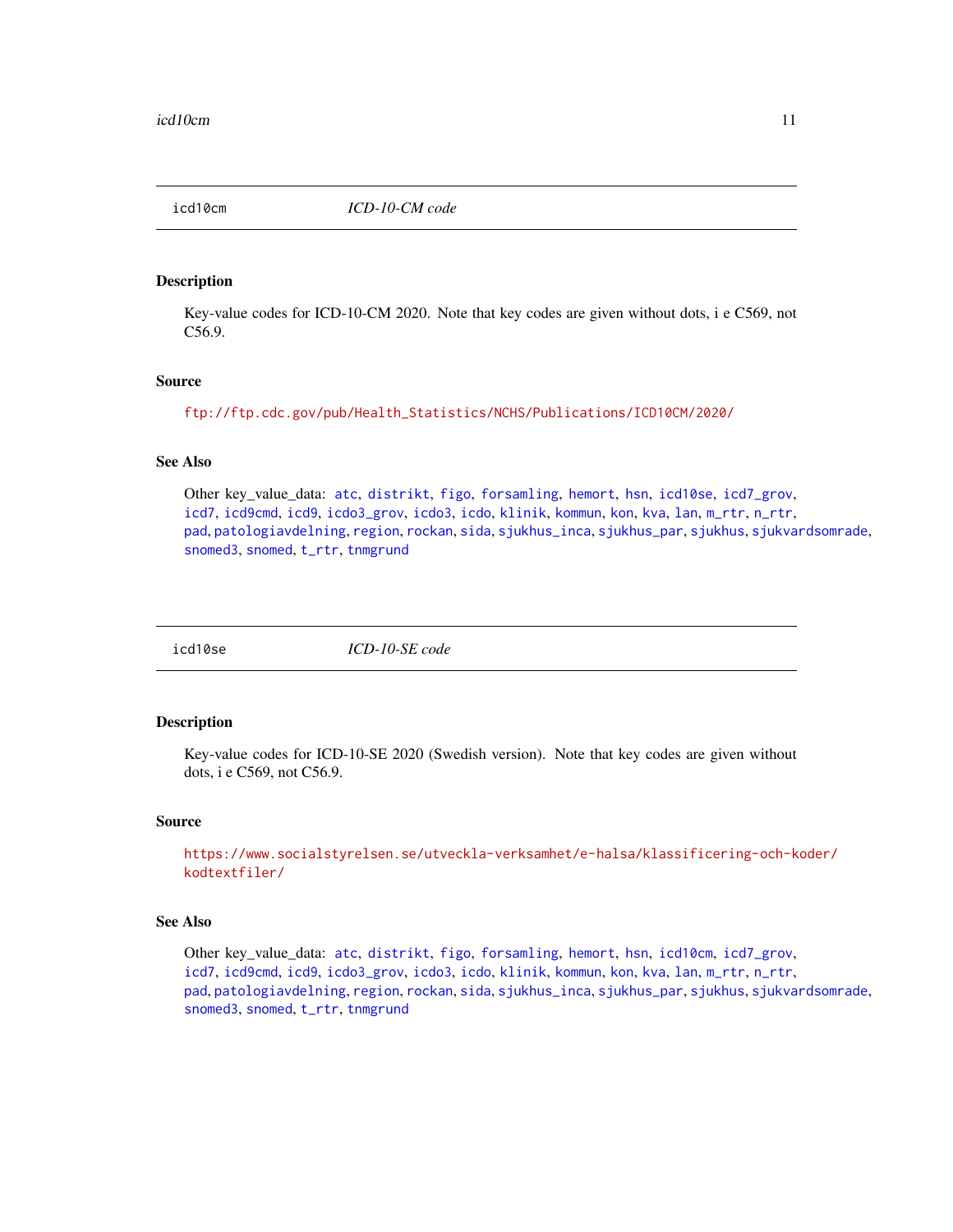<span id="page-11-2"></span><span id="page-11-0"></span>icd7 *ICD-7*

#### **Description**

Key-value codes for ICD-7. Data from Rockan (Rocen).

#### See Also

Other key\_value\_data: [atc](#page-3-1), [distrikt](#page-6-1), [figo](#page-8-1), [forsamling](#page-8-2), [hemort](#page-9-1), [hsn](#page-9-2), [icd10cm](#page-10-1), [icd10se](#page-10-2), [icd7\\_grov](#page-11-1), [icd9cmd](#page-12-1), [icd9](#page-11-3), [icdo3\\_grov](#page-13-2), [icdo3](#page-12-2), [icdo](#page-12-3), [klinik](#page-14-1), [kommun](#page-15-1), [kon](#page-15-2), [kva](#page-16-1), [lan](#page-16-2), [m\\_rtr](#page-16-3), [n\\_rtr](#page-17-1), [pad](#page-17-2), [patologiavdelning](#page-18-1), [region](#page-18-2), [rockan](#page-18-3), [sida](#page-19-1), [sjukhus\\_inca](#page-20-1), [sjukhus\\_par](#page-20-2), [sjukhus](#page-19-2), [sjukvardsomrade](#page-20-3), [snomed3](#page-22-1), [snomed](#page-21-1), [t\\_rtr](#page-23-1), [tnmgrund](#page-23-2)

<span id="page-11-1"></span>icd7\_grov *ICD-7 Grov*

#### Description

Key-value codes for just the first three digits of the ICDO-7 code. This gives broader grouping.

#### See Also

Other key\_value\_data: [atc](#page-3-1), [distrikt](#page-6-1), [figo](#page-8-1), [forsamling](#page-8-2), [hemort](#page-9-1), [hsn](#page-9-2), [icd10cm](#page-10-1), [icd10se](#page-10-2), [icd7](#page-11-2), [icd9cmd](#page-12-1), [icd9](#page-11-3), [icdo3\\_grov](#page-13-2), [icdo3](#page-12-2), [icdo](#page-12-3), [klinik](#page-14-1), [kommun](#page-15-1), [kon](#page-15-2), [kva](#page-16-1), [lan](#page-16-2), [m\\_rtr](#page-16-3), [n\\_rtr](#page-17-1), [pad](#page-17-2), [patologiavdelning](#page-18-1), [region](#page-18-2), [rockan](#page-18-3), [sida](#page-19-1), [sjukhus\\_inca](#page-20-1), [sjukhus\\_par](#page-20-2), [sjukhus](#page-19-2), [sjukvardsomrade](#page-20-3), [snomed3](#page-22-1), [snomed](#page-21-1), [t\\_rtr](#page-23-1), [tnmgrund](#page-23-2)

<span id="page-11-3"></span>icd9 *ICD-9*

#### Description

Key-value codes for ICD-9. Data from Rockan (Rocen).

#### See Also

Other key\_value\_data: [atc](#page-3-1), [distrikt](#page-6-1), [figo](#page-8-1), [forsamling](#page-8-2), [hemort](#page-9-1), [hsn](#page-9-2), [icd10cm](#page-10-1), [icd10se](#page-10-2), [icd7\\_grov](#page-11-1), [icd7](#page-11-2), [icd9cmd](#page-12-1), [icdo3\\_grov](#page-13-2), [icdo3](#page-12-2), [icdo](#page-12-3), [klinik](#page-14-1), [kommun](#page-15-1), [kon](#page-15-2), [kva](#page-16-1), [lan](#page-16-2), [m\\_rtr](#page-16-3), [n\\_rtr](#page-17-1), [pad](#page-17-2), [patologiavdelning](#page-18-1), [region](#page-18-2), [rockan](#page-18-3), [sida](#page-19-1), [sjukhus\\_inca](#page-20-1), [sjukhus\\_par](#page-20-2), [sjukhus](#page-19-2), [sjukvardsomrade](#page-20-3), [snomed3](#page-22-1), [snomed](#page-21-1), [t\\_rtr](#page-23-1), [tnmgrund](#page-23-2)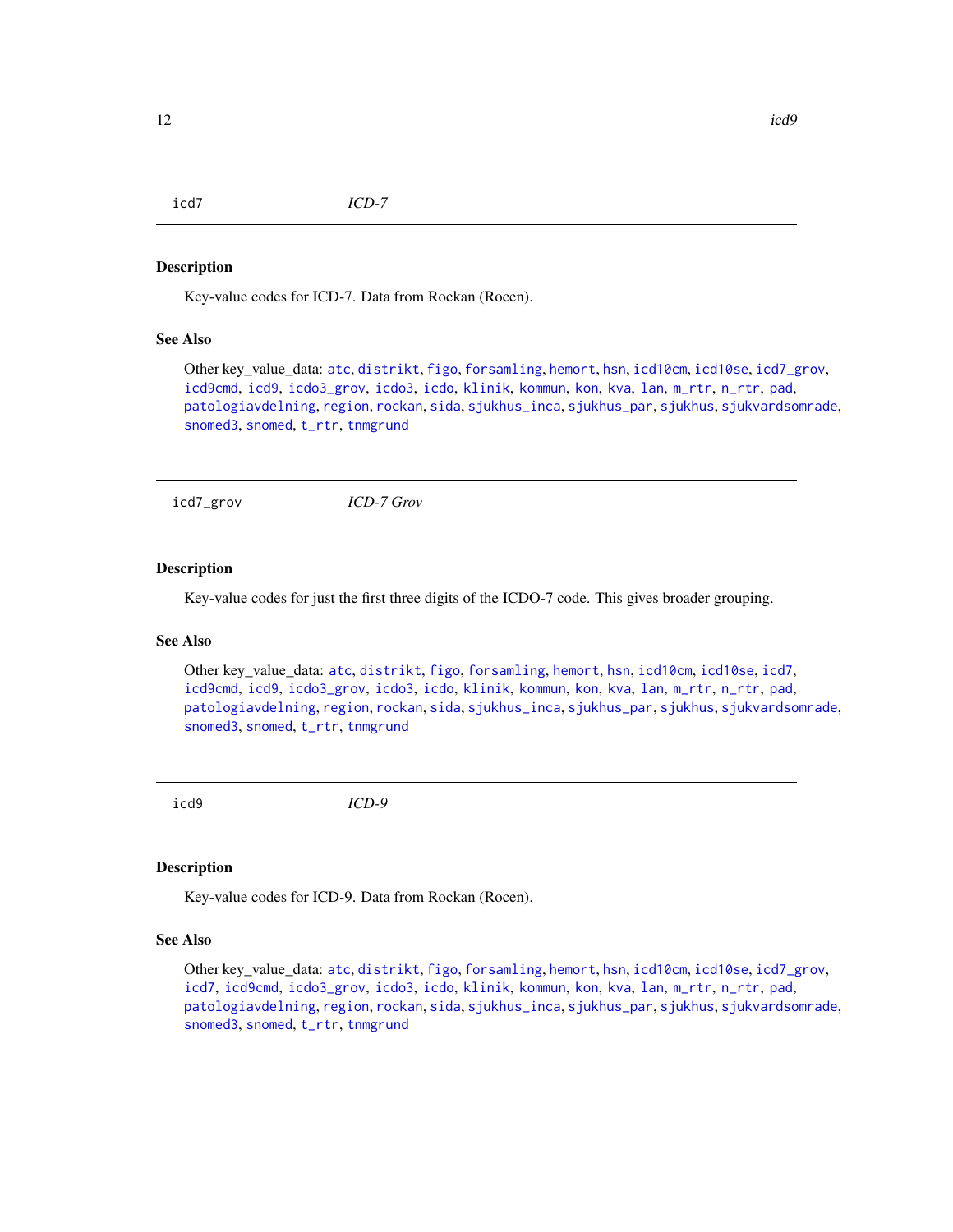<span id="page-12-1"></span><span id="page-12-0"></span>

Key-value codes for ICD-9-CM diagnostics (icd9cmd) and procedure (icd9cmp) codes (version 32).

#### Source

<https://www.cms.gov/Medicare/Coding/ICD9ProviderDiagnosticCodes/codes>

#### See Also

Other key\_value\_data: [atc](#page-3-1), [distrikt](#page-6-1), [figo](#page-8-1), [forsamling](#page-8-2), [hemort](#page-9-1), [hsn](#page-9-2), [icd10cm](#page-10-1), [icd10se](#page-10-2), [icd7\\_grov](#page-11-1), [icd7](#page-11-2), [icd9](#page-11-3), [icdo3\\_grov](#page-13-2), [icdo3](#page-12-2), [icdo](#page-12-3), [klinik](#page-14-1), [kommun](#page-15-1), [kon](#page-15-2), [kva](#page-16-1), [lan](#page-16-2), [m\\_rtr](#page-16-3), [n\\_rtr](#page-17-1), [pad](#page-17-2), [patologiavdelning](#page-18-1), [region](#page-18-2), [rockan](#page-18-3), [sida](#page-19-1), [sjukhus\\_inca](#page-20-1), [sjukhus\\_par](#page-20-2), [sjukhus](#page-19-2), [sjukvardsomrade](#page-20-3), [snomed3](#page-22-1), [snomed](#page-21-1), [t\\_rtr](#page-23-1), [tnmgrund](#page-23-2)

<span id="page-12-3"></span>icdo *ICD-O*

#### **Description**

Key-value codes for ICD-O. Data from Rockan (Rocen).

#### See Also

Other key\_value\_data: [atc](#page-3-1), [distrikt](#page-6-1), [figo](#page-8-1), [forsamling](#page-8-2), [hemort](#page-9-1), [hsn](#page-9-2), [icd10cm](#page-10-1), [icd10se](#page-10-2), [icd7\\_grov](#page-11-1), [icd7](#page-11-2), [icd9cmd](#page-12-1), [icd9](#page-11-3), [icdo3\\_grov](#page-13-2), [icdo3](#page-12-2), [klinik](#page-14-1), [kommun](#page-15-1), [kon](#page-15-2), [kva](#page-16-1), [lan](#page-16-2), [m\\_rtr](#page-16-3), [n\\_rtr](#page-17-1), [pad](#page-17-2), [patologiavdelning](#page-18-1), [region](#page-18-2), [rockan](#page-18-3), [sida](#page-19-1), [sjukhus\\_inca](#page-20-1), [sjukhus\\_par](#page-20-2), [sjukhus](#page-19-2), [sjukvardsomrade](#page-20-3), [snomed3](#page-22-1), [snomed](#page-21-1), [t\\_rtr](#page-23-1), [tnmgrund](#page-23-2)

<span id="page-12-2"></span>icdo3 *ICD-O3*

#### Description

Key-value codes for ICD-O3. Data from Rockan (Rocen).

#### See Also

Other key\_value\_data: [atc](#page-3-1), [distrikt](#page-6-1), [figo](#page-8-1), [forsamling](#page-8-2), [hemort](#page-9-1), [hsn](#page-9-2), [icd10cm](#page-10-1), [icd10se](#page-10-2), [icd7\\_grov](#page-11-1), [icd7](#page-11-2), [icd9cmd](#page-12-1), [icd9](#page-11-3), [icdo3\\_grov](#page-13-2), [icdo](#page-12-3), [klinik](#page-14-1), [kommun](#page-15-1), [kon](#page-15-2), [kva](#page-16-1), [lan](#page-16-2), [m\\_rtr](#page-16-3), [n\\_rtr](#page-17-1), [pad](#page-17-2), [patologiavdelning](#page-18-1), [region](#page-18-2), [rockan](#page-18-3), [sida](#page-19-1), [sjukhus\\_inca](#page-20-1), [sjukhus\\_par](#page-20-2), [sjukhus](#page-19-2), [sjukvardsomrade](#page-20-3), [snomed3](#page-22-1), [snomed](#page-21-1), [t\\_rtr](#page-23-1), [tnmgrund](#page-23-2)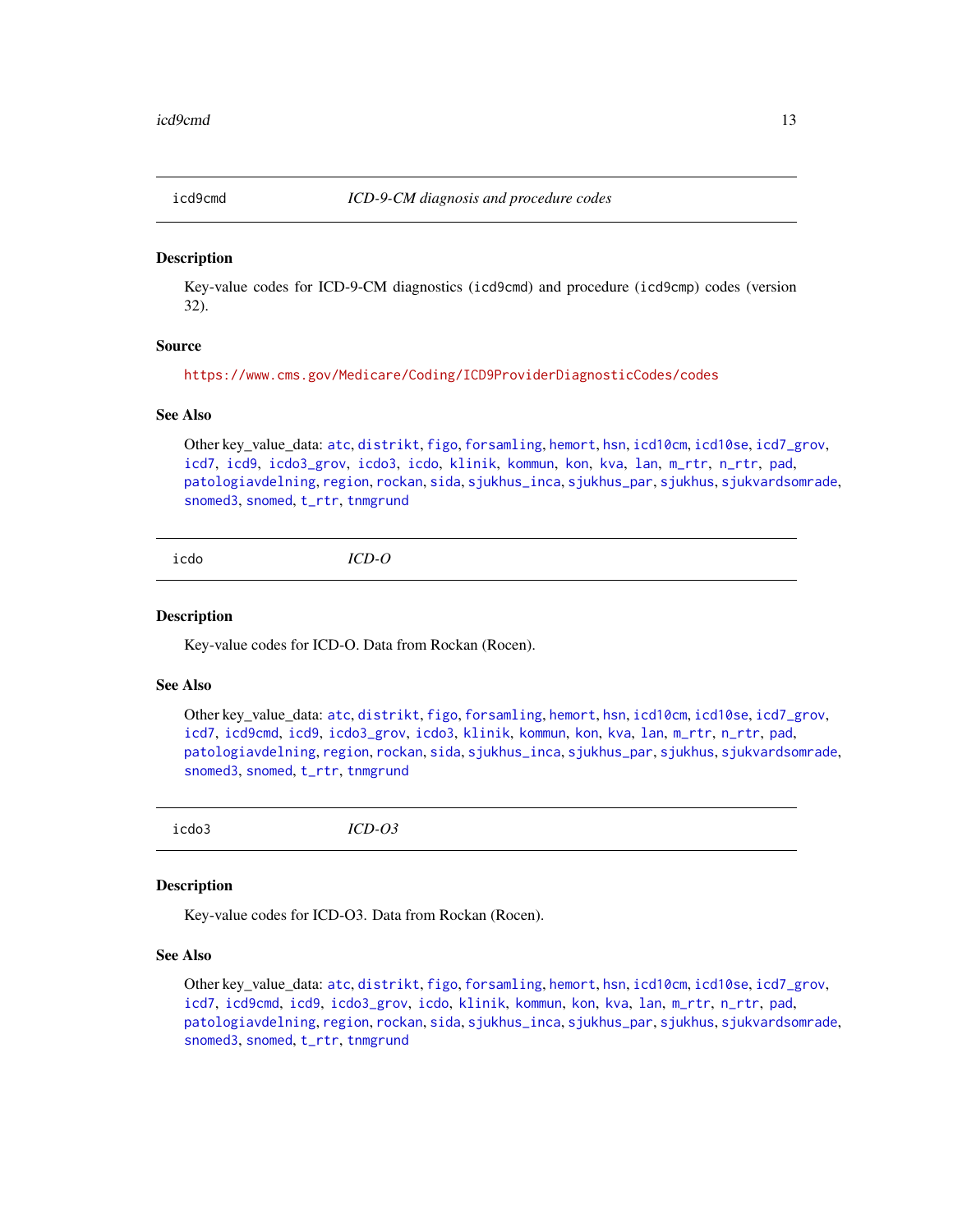<span id="page-13-2"></span><span id="page-13-0"></span>

Key-value codes for just the first two digits of the ICDO-3 code. This gives broader grouping. Based on the table of contents from: http://www.socialstyrelsen.se/Lists/Artikelkatalog/Attachments/19446/2014- 5-12.pdf

#### See Also

Other key\_value\_data: [atc](#page-3-1), [distrikt](#page-6-1), [figo](#page-8-1), [forsamling](#page-8-2), [hemort](#page-9-1), [hsn](#page-9-2), [icd10cm](#page-10-1), [icd10se](#page-10-2), [icd7\\_grov](#page-11-1), [icd7](#page-11-2), [icd9cmd](#page-12-1), [icd9](#page-11-3), [icdo3](#page-12-2), [icdo](#page-12-3), [klinik](#page-14-1), [kommun](#page-15-1), [kon](#page-15-2), [kva](#page-16-1), [lan](#page-16-2), [m\\_rtr](#page-16-3), [n\\_rtr](#page-17-1), [pad](#page-17-2), [patologiavdelning](#page-18-1), [region](#page-18-2), [rockan](#page-18-3), [sida](#page-19-1), [sjukhus\\_inca](#page-20-1), [sjukhus\\_par](#page-20-2), [sjukhus](#page-19-2), [sjukvardsomrade](#page-20-3), [snomed3](#page-22-1), [snomed](#page-21-1), [t\\_rtr](#page-23-1), [tnmgrund](#page-23-2)

<span id="page-13-3"></span>keyvalue *Coerce to a keyvalue object*

#### <span id="page-13-1"></span>Description

Functions to check if an object is a keyvalue object, or coerce it if possible.

#### Usage

```
as.keyvalue(x, ...)
## S3 method for class 'data.frame'
as.keyvalue(x, standard_var_names = NULL, ...)
## Default S3 method:
as.keyvalue(x, y, ...)
```
is.keyvalue(x)

#### Arguments

| $\mathsf{x}$       | object to test for, or coerce to, key value (see the details).                         |  |  |  |
|--------------------|----------------------------------------------------------------------------------------|--|--|--|
| $\ddotsc$          | arguments passed between methods                                                       |  |  |  |
| standard_var_names |                                                                                        |  |  |  |
|                    | a character vector with standard names for variables decoded with this key-<br>values. |  |  |  |
| V                  | a value vector if x is an unnamed vector (argument must be named ' $y =$ .')           |  |  |  |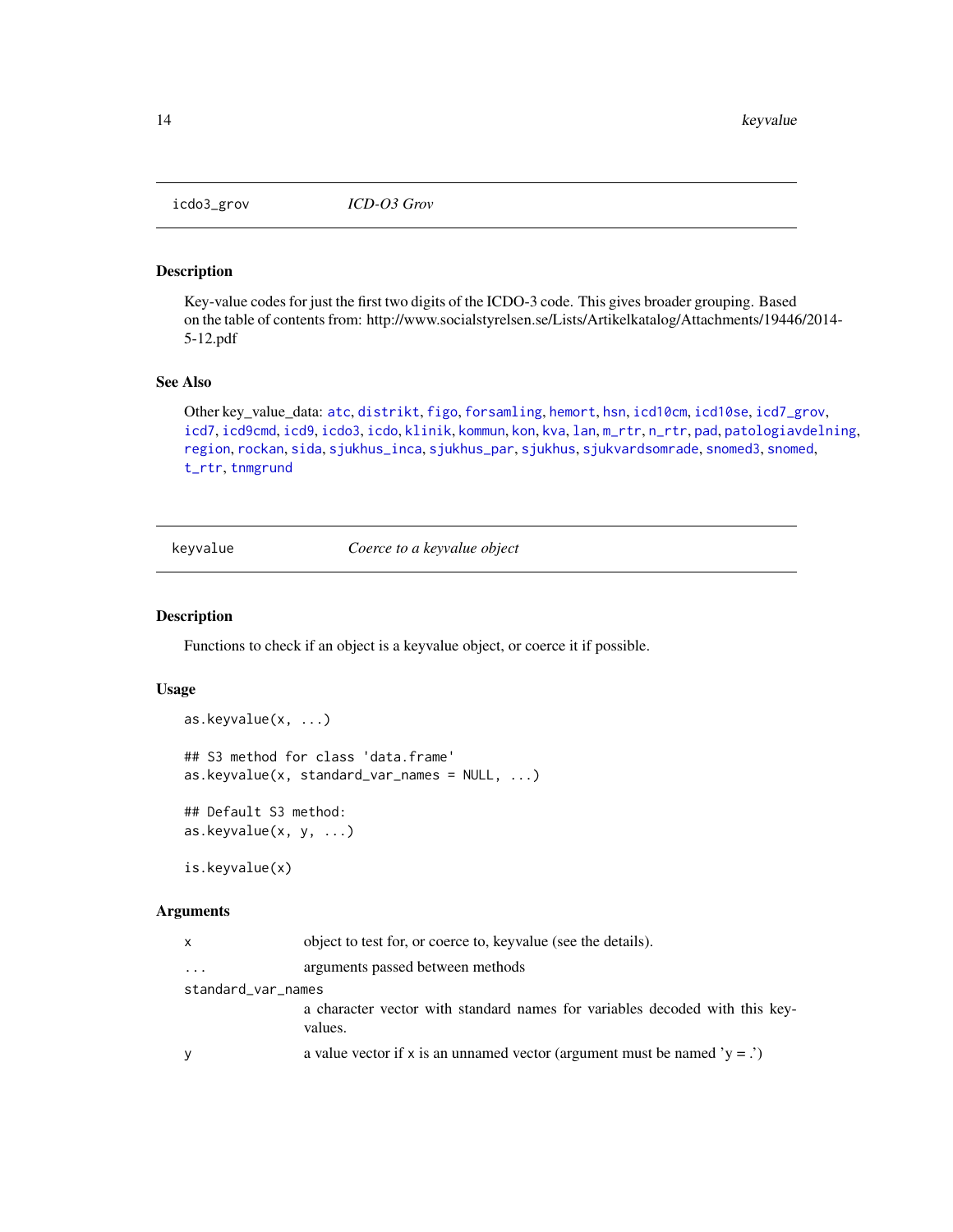#### <span id="page-14-0"></span>klinik 15

#### Details

x can be of:

- a name of a package internal (or external) keyvalue object (character of length one)
- a data.frame with two columns "key" (with unique cells) and "value".
- a list as described in [as.keyvalue.list](#page-2-1)
- a named vector with all names unique
- an unnamed vector with unique cells if supplemented by additional vector (y)

#### Value

as.keyvalue returns a data.frame with additional class keyvalue that fulfills the requirements for a keyvalue object and with the key column as character. It also has two extra attributes standard\_var\_names as described above and keyvalue11 which is TRUE for keyvalue objects with a 1:1 relation between its keys and values (otherwise FALSE).

#### See Also

[as.keyvalue.list,](#page-2-1) [decode,](#page-4-1) [summary.keyvalue,](#page-22-2) [key\\_and\\_value](#page-2-2)

#### Examples

snomed2 <- as.keyvalue(snomed) is.keyvalue(snomed2) summary(snomed2)

<span id="page-14-1"></span>klinik *Clinic codes*

#### Description

Key-value codes for the Swedish clinic types. Data mainly from url below (taken from the PDF). Some extra codes are added from Rockan (290, 291, 292, 446, 921 and 999 for unknown).

#### See Also

Other key\_value\_data: [atc](#page-3-1), [distrikt](#page-6-1), [figo](#page-8-1), [forsamling](#page-8-2), [hemort](#page-9-1), [hsn](#page-9-2), [icd10cm](#page-10-1), [icd10se](#page-10-2), [icd7\\_grov](#page-11-1), [icd7](#page-11-2), [icd9cmd](#page-12-1), [icd9](#page-11-3), [icdo3\\_grov](#page-13-2), [icdo3](#page-12-2), [icdo](#page-12-3), [kommun](#page-15-1), [kon](#page-15-2), [kva](#page-16-1), [lan](#page-16-2), [m\\_rtr](#page-16-3), [n\\_rtr](#page-17-1), [pad](#page-17-2), [patologiavdelning](#page-18-1), [region](#page-18-2), [rockan](#page-18-3), [sida](#page-19-1), [sjukhus\\_inca](#page-20-1), [sjukhus\\_par](#page-20-2), [sjukhus](#page-19-2), [sjukvardsomrade](#page-20-3), [snomed3](#page-22-1), [snomed](#page-21-1), [t\\_rtr](#page-23-1), [tnmgrund](#page-23-2)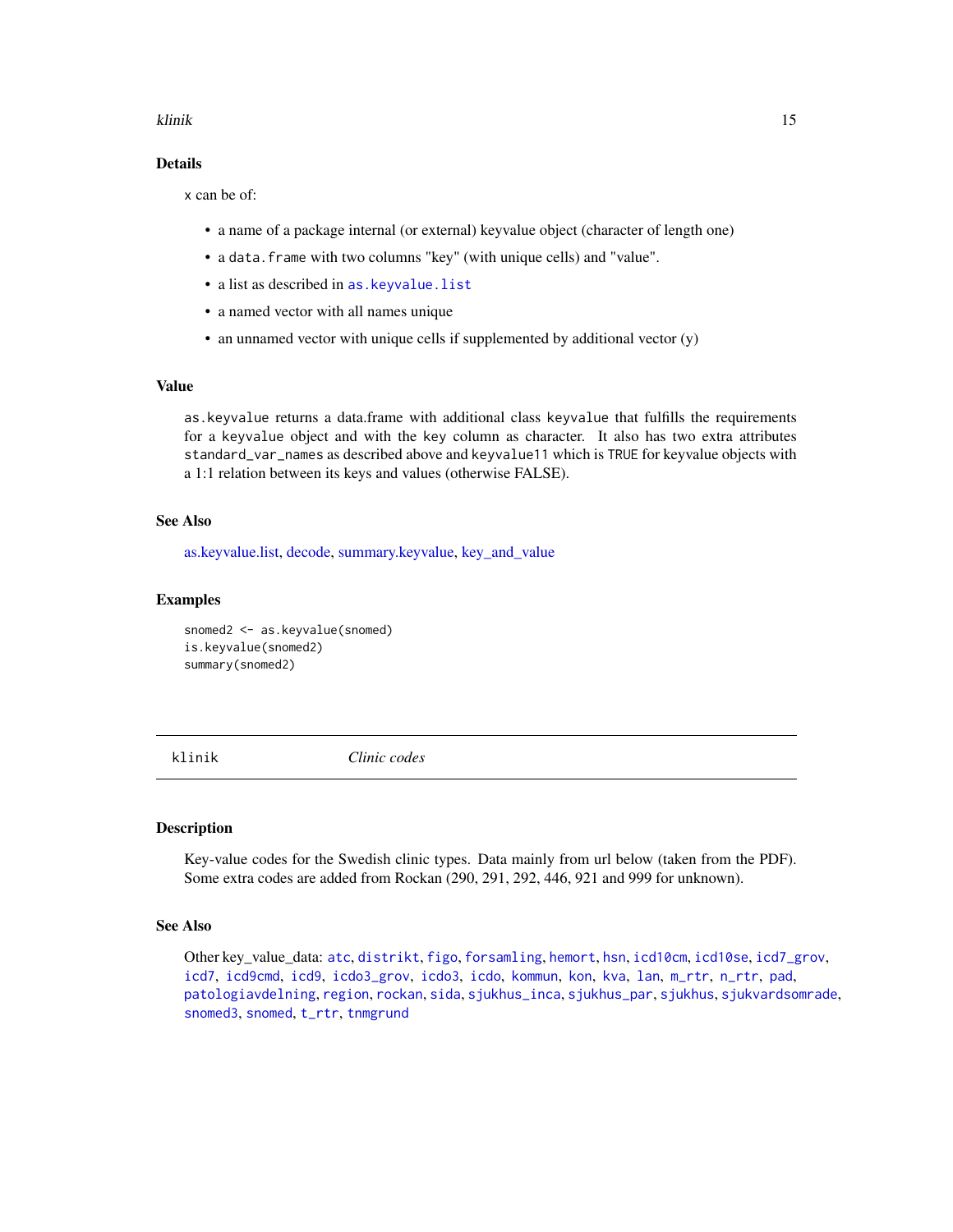<span id="page-15-1"></span><span id="page-15-0"></span>

Key-value codes for the Swedish municipalities. First four digits in the LKF code. Data from 2014-08-12.

#### Source

[https://www.scb.se/hitta-statistik/regional-statistik-och-kartor/regionala-inde](https://www.scb.se/hitta-statistik/regional-statistik-och-kartor/regionala-indelningar/lan-och-kommuner/)lningar/ [lan-och-kommuner/](https://www.scb.se/hitta-statistik/regional-statistik-och-kartor/regionala-indelningar/lan-och-kommuner/)

#### See Also

Other key\_value\_data: [atc](#page-3-1), [distrikt](#page-6-1), [figo](#page-8-1), [forsamling](#page-8-2), [hemort](#page-9-1), [hsn](#page-9-2), [icd10cm](#page-10-1), [icd10se](#page-10-2), [icd7\\_grov](#page-11-1), [icd7](#page-11-2), [icd9cmd](#page-12-1), [icd9](#page-11-3), [icdo3\\_grov](#page-13-2), [icdo3](#page-12-2), [icdo](#page-12-3), [klinik](#page-14-1), [kon](#page-15-2), [kva](#page-16-1), [lan](#page-16-2), [m\\_rtr](#page-16-3), [n\\_rtr](#page-17-1), [pad](#page-17-2), [patologiavdelning](#page-18-1), [region](#page-18-2), [rockan](#page-18-3), [sida](#page-19-1), [sjukhus\\_inca](#page-20-1), [sjukhus\\_par](#page-20-2), [sjukhus](#page-19-2), [sjukvardsomrade](#page-20-3), [snomed3](#page-22-1), [snomed](#page-21-1), [t\\_rtr](#page-23-1), [tnmgrund](#page-23-2)

<span id="page-15-2"></span>

kon *Gender code (kon)*

#### Description

Key-value codes for gender  $(1 = \text{man} \text{ (Male)} \text{ and } 2 = \text{Kvinna (female)} \text{).}$  Be aware of the spelling ("kon")!

#### See Also

Other key\_value\_data: [atc](#page-3-1), [distrikt](#page-6-1), [figo](#page-8-1), [forsamling](#page-8-2), [hemort](#page-9-1), [hsn](#page-9-2), [icd10cm](#page-10-1), [icd10se](#page-10-2), [icd7\\_grov](#page-11-1), [icd7](#page-11-2), [icd9cmd](#page-12-1), [icd9](#page-11-3), [icdo3\\_grov](#page-13-2), [icdo3](#page-12-2), [icdo](#page-12-3), [klinik](#page-14-1), [kommun](#page-15-1), [kva](#page-16-1), [lan](#page-16-2), [m\\_rtr](#page-16-3), [n\\_rtr](#page-17-1), [pad](#page-17-2), [patologiavdelning](#page-18-1), [region](#page-18-2), [rockan](#page-18-3), [sida](#page-19-1), [sjukhus\\_inca](#page-20-1), [sjukhus\\_par](#page-20-2), [sjukhus](#page-19-2), [sjukvardsomrade](#page-20-3), [snomed3](#page-22-1), [snomed](#page-21-1), [t\\_rtr](#page-23-1), [tnmgrund](#page-23-2)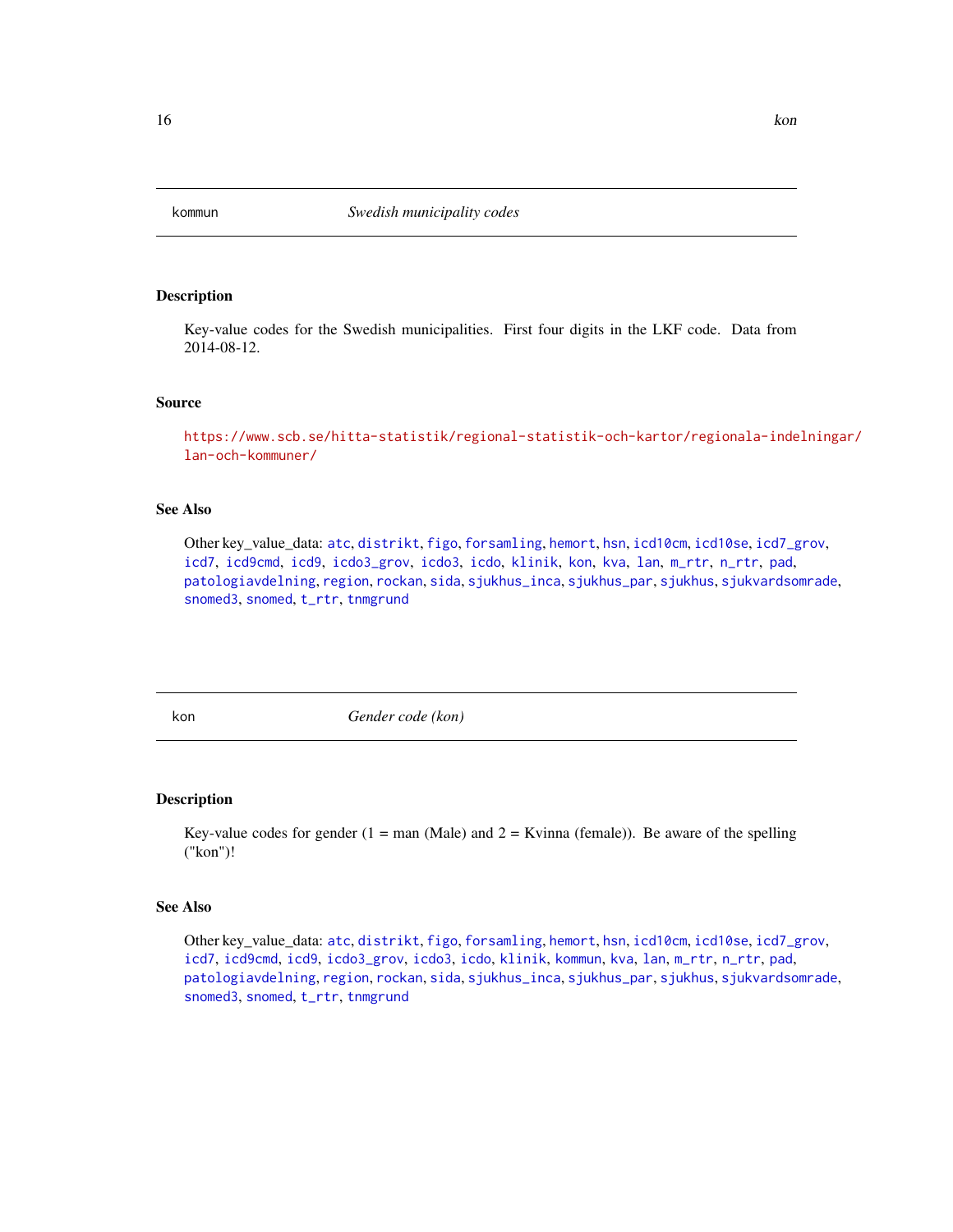<span id="page-16-1"></span><span id="page-16-0"></span>

Key-value codes for KVA (for surgery and medicine.

#### Source

[https://www.socialstyrelsen.se/utveckla-verksamhet/e-halsa/klassificering-och-k](https://www.socialstyrelsen.se/utveckla-verksamhet/e-halsa/klassificering-och-koder/kva/)oder/ [kva/](https://www.socialstyrelsen.se/utveckla-verksamhet/e-halsa/klassificering-och-koder/kva/)

#### See Also

Other key\_value\_data: [atc](#page-3-1), [distrikt](#page-6-1), [figo](#page-8-1), [forsamling](#page-8-2), [hemort](#page-9-1), [hsn](#page-9-2), [icd10cm](#page-10-1), [icd10se](#page-10-2), [icd7\\_grov](#page-11-1), [icd7](#page-11-2), [icd9cmd](#page-12-1), [icd9](#page-11-3), [icdo3\\_grov](#page-13-2), [icdo3](#page-12-2), [icdo](#page-12-3), [klinik](#page-14-1), [kommun](#page-15-1), [kon](#page-15-2), [lan](#page-16-2), [m\\_rtr](#page-16-3), [n\\_rtr](#page-17-1), [pad](#page-17-2), [patologiavdelning](#page-18-1), [region](#page-18-2), [rockan](#page-18-3), [sida](#page-19-1), [sjukhus\\_inca](#page-20-1), [sjukhus\\_par](#page-20-2), [sjukhus](#page-19-2), [sjukvardsomrade](#page-20-3), [snomed3](#page-22-1), [snomed](#page-21-1), [t\\_rtr](#page-23-1), [tnmgrund](#page-23-2)

<span id="page-16-2"></span>lan *Swedish county codes*

#### Description

Key-value codes for the Swedish counties (lan). Two first digits of the LKF code. Be aware of the spelling ("lan")!

#### See Also

Other key\_value\_data: [atc](#page-3-1), [distrikt](#page-6-1), [figo](#page-8-1), [forsamling](#page-8-2), [hemort](#page-9-1), [hsn](#page-9-2), [icd10cm](#page-10-1), [icd10se](#page-10-2), [icd7\\_grov](#page-11-1), [icd7](#page-11-2), [icd9cmd](#page-12-1), [icd9](#page-11-3), [icdo3\\_grov](#page-13-2), [icdo3](#page-12-2), [icdo](#page-12-3), [klinik](#page-14-1), [kommun](#page-15-1), [kon](#page-15-2), [kva](#page-16-1), [m\\_rtr](#page-16-3), [n\\_rtr](#page-17-1), [pad](#page-17-2), [patologiavdelning](#page-18-1), [region](#page-18-2), [rockan](#page-18-3), [sida](#page-19-1), [sjukhus\\_inca](#page-20-1), [sjukhus\\_par](#page-20-2), [sjukhus](#page-19-2), [sjukvardsomrade](#page-20-3), [snomed3](#page-22-1), [snomed](#page-21-1), [t\\_rtr](#page-23-1), [tnmgrund](#page-23-2)

<span id="page-16-3"></span>

m\_rtr *M-stadium*

#### Description

Key-value codes for M-stadium (sep-03). Data from Rockan (Rocen).

#### See Also

Other key\_value\_data: [atc](#page-3-1), [distrikt](#page-6-1), [figo](#page-8-1), [forsamling](#page-8-2), [hemort](#page-9-1), [hsn](#page-9-2), [icd10cm](#page-10-1), [icd10se](#page-10-2), [icd7\\_grov](#page-11-1), [icd7](#page-11-2), [icd9cmd](#page-12-1), [icd9](#page-11-3), [icdo3\\_grov](#page-13-2), [icdo3](#page-12-2), [icdo](#page-12-3), [klinik](#page-14-1), [kommun](#page-15-1), [kon](#page-15-2), [kva](#page-16-1), [lan](#page-16-2), [n\\_rtr](#page-17-1), [pad](#page-17-2), [patologiavdelning](#page-18-1), [region](#page-18-2), [rockan](#page-18-3), [sida](#page-19-1), [sjukhus\\_inca](#page-20-1), [sjukhus\\_par](#page-20-2), [sjukhus](#page-19-2), [sjukvardsomrade](#page-20-3), [snomed3](#page-22-1), [snomed](#page-21-1), [t\\_rtr](#page-23-1), [tnmgrund](#page-23-2)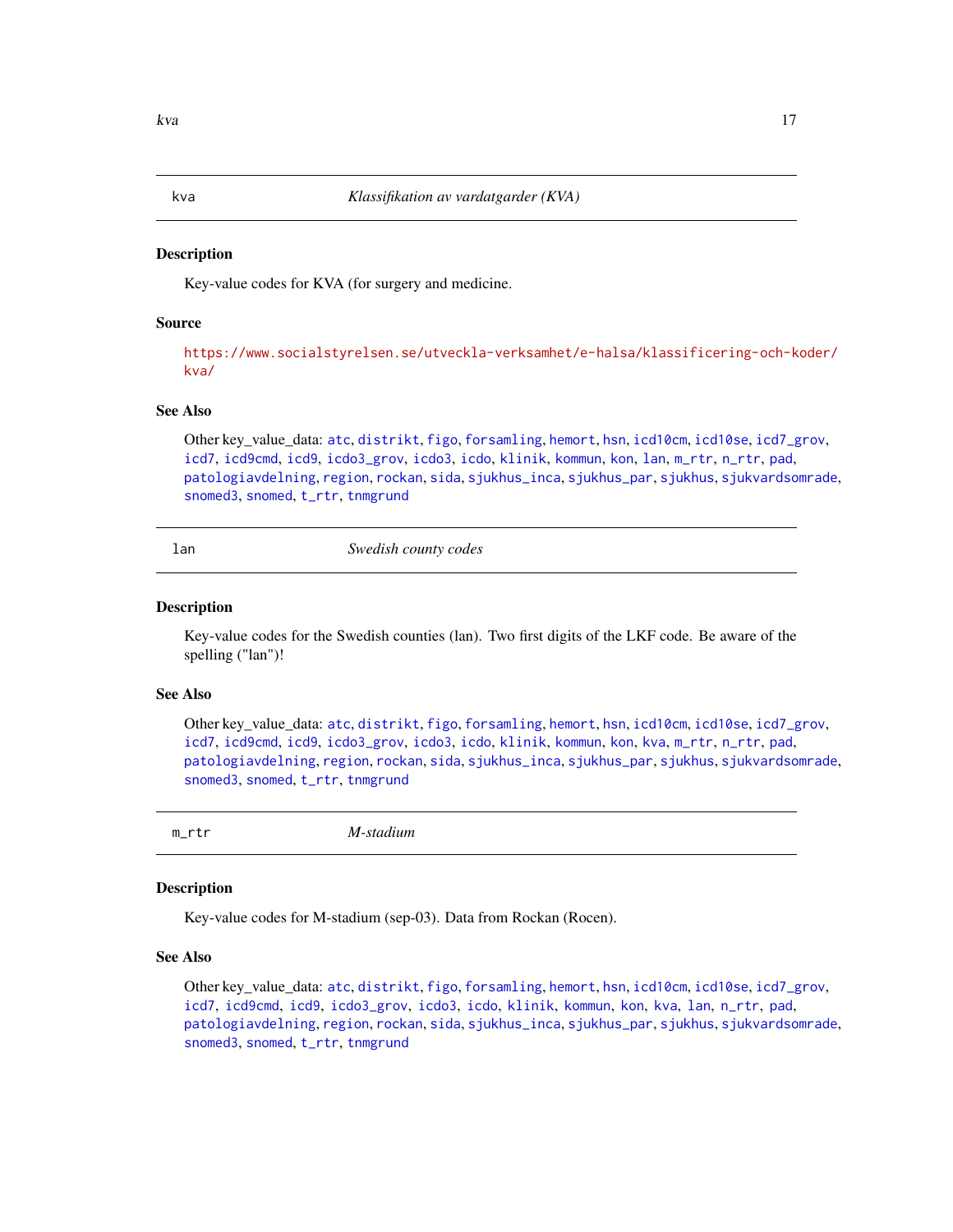<span id="page-17-1"></span><span id="page-17-0"></span>

Key-value codes for N-stadium (sep-03). Data from Rockan (Rocen).

#### See Also

Other key\_value\_data: [atc](#page-3-1), [distrikt](#page-6-1), [figo](#page-8-1), [forsamling](#page-8-2), [hemort](#page-9-1), [hsn](#page-9-2), [icd10cm](#page-10-1), [icd10se](#page-10-2), [icd7\\_grov](#page-11-1), [icd7](#page-11-2), [icd9cmd](#page-12-1), [icd9](#page-11-3), [icdo3\\_grov](#page-13-2), [icdo3](#page-12-2), [icdo](#page-12-3), [klinik](#page-14-1), [kommun](#page-15-1), [kon](#page-15-2), [kva](#page-16-1), [lan](#page-16-2), [m\\_rtr](#page-16-3), [pad](#page-17-2), [patologiavdelning](#page-18-1), [region](#page-18-2), [rockan](#page-18-3), [sida](#page-19-1), [sjukhus\\_inca](#page-20-1), [sjukhus\\_par](#page-20-2), [sjukhus](#page-19-2), [sjukvardsomrade](#page-20-3), [snomed3](#page-22-1), [snomed](#page-21-1), [t\\_rtr](#page-23-1), [tnmgrund](#page-23-2)

<span id="page-17-2"></span>pad *PAD (C24) code*

#### Description

Key-value codes for PAD (C24) Data from Rockan 2012-09-18.

#### See Also

Other key\_value\_data: [atc](#page-3-1), [distrikt](#page-6-1), [figo](#page-8-1), [forsamling](#page-8-2), [hemort](#page-9-1), [hsn](#page-9-2), [icd10cm](#page-10-1), [icd10se](#page-10-2), [icd7\\_grov](#page-11-1), [icd7](#page-11-2), [icd9cmd](#page-12-1), [icd9](#page-11-3), [icdo3\\_grov](#page-13-2), [icdo3](#page-12-2), [icdo](#page-12-3), [klinik](#page-14-1), [kommun](#page-15-1), [kon](#page-15-2), [kva](#page-16-1), [lan](#page-16-2), [m\\_rtr](#page-16-3), [n\\_rtr](#page-17-1), [patologiavdelning](#page-18-1), [region](#page-18-2), [rockan](#page-18-3), [sida](#page-19-1), [sjukhus\\_inca](#page-20-1), [sjukhus\\_par](#page-20-2), [sjukhus](#page-19-2), [sjukvardsomrade](#page-20-3), [snomed3](#page-22-1), [snomed](#page-21-1), [t\\_rtr](#page-23-1), [tnmgrund](#page-23-2)

pad0 *Pad leading zeros to character*

#### Description

Pad leading zeros to character

#### Usage

pad0(x, n)

#### Arguments

|   | character or object that can be coerced to such |
|---|-------------------------------------------------|
| n | desired length of outcome vector                |

#### Value

Character vector of length n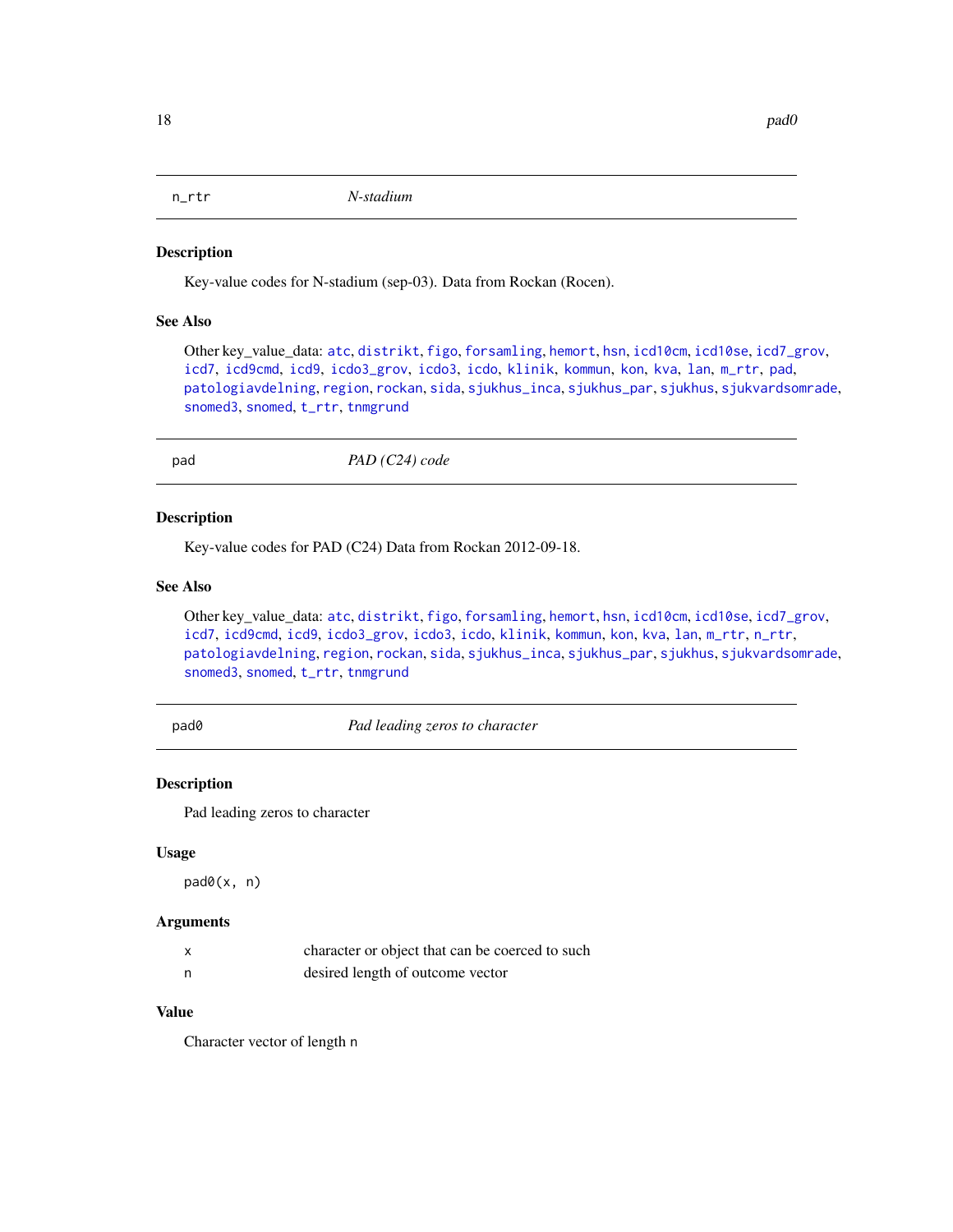<span id="page-18-1"></span><span id="page-18-0"></span>patologiavdelning *Pathology department codes*

#### **Description**

Key-value codes for the Swedish "laboratories". Data is combined from two sources.

- 1. The official list from SOFS 2006:15 (see url below). This is the primary source for codes appearing in both sources.
- 2. Extra codes are also added from the old Rockan registry for historical reasons.

#### See Also

Other key\_value\_data: [atc](#page-3-1), [distrikt](#page-6-1), [figo](#page-8-1), [forsamling](#page-8-2), [hemort](#page-9-1), [hsn](#page-9-2), [icd10cm](#page-10-1), [icd10se](#page-10-2), [icd7\\_grov](#page-11-1), [icd7](#page-11-2), [icd9cmd](#page-12-1), [icd9](#page-11-3), [icdo3\\_grov](#page-13-2), [icdo3](#page-12-2), [icdo](#page-12-3), [klinik](#page-14-1), [kommun](#page-15-1), [kon](#page-15-2), [kva](#page-16-1), [lan](#page-16-2), [m\\_rtr](#page-16-3), [n\\_rtr](#page-17-1), [pad](#page-17-2), [region](#page-18-2), [rockan](#page-18-3), [sida](#page-19-1), [sjukhus\\_inca](#page-20-1), [sjukhus\\_par](#page-20-2), [sjukhus](#page-19-2), [sjukvardsomrade](#page-20-3), [snomed3](#page-22-1), [snomed](#page-21-1), [t\\_rtr](#page-23-1), [tnmgrund](#page-23-2)

<span id="page-18-2"></span>region *Swedish health care regional codes*

#### Description

Key-value codes for the Swedish health care regions (1-6).

#### See Also

Other key\_value\_data: [atc](#page-3-1), [distrikt](#page-6-1), [figo](#page-8-1), [forsamling](#page-8-2), [hemort](#page-9-1), [hsn](#page-9-2), [icd10cm](#page-10-1), [icd10se](#page-10-2), [icd7\\_grov](#page-11-1), [icd7](#page-11-2), [icd9cmd](#page-12-1), [icd9](#page-11-3), [icdo3\\_grov](#page-13-2), [icdo3](#page-12-2), [icdo](#page-12-3), [klinik](#page-14-1), [kommun](#page-15-1), [kon](#page-15-2), [kva](#page-16-1), [lan](#page-16-2), [m\\_rtr](#page-16-3), [n\\_rtr](#page-17-1), [pad](#page-17-2), [patologiavdelning](#page-18-1), [rockan](#page-18-3), [sida](#page-19-1), [sjukhus\\_inca](#page-20-1), [sjukhus\\_par](#page-20-2), [sjukhus](#page-19-2), [sjukvardsomrade](#page-20-3), [snomed3](#page-22-1), [snomed](#page-21-1), [t\\_rtr](#page-23-1), [tnmgrund](#page-23-2)

<span id="page-18-3"></span>

rockan *Help tables from Rockan*

#### Description

Key-value codes from old help tables used with Rockan (by Swedish regional cancer centers)

#### See Also

Other key\_value\_data: [atc](#page-3-1), [distrikt](#page-6-1), [figo](#page-8-1), [forsamling](#page-8-2), [hemort](#page-9-1), [hsn](#page-9-2), [icd10cm](#page-10-1), [icd10se](#page-10-2), [icd7\\_grov](#page-11-1), [icd7](#page-11-2), [icd9cmd](#page-12-1), [icd9](#page-11-3), [icdo3\\_grov](#page-13-2), [icdo3](#page-12-2), [icdo](#page-12-3), [klinik](#page-14-1), [kommun](#page-15-1), [kon](#page-15-2), [kva](#page-16-1), [lan](#page-16-2), [m\\_rtr](#page-16-3), [n\\_rtr](#page-17-1), [pad](#page-17-2), [patologiavdelning](#page-18-1), [region](#page-18-2), [sida](#page-19-1), [sjukhus\\_inca](#page-20-1), [sjukhus\\_par](#page-20-2), [sjukhus](#page-19-2), [sjukvardsomrade](#page-20-3), [snomed3](#page-22-1), [snomed](#page-21-1), [t\\_rtr](#page-23-1), [tnmgrund](#page-23-2)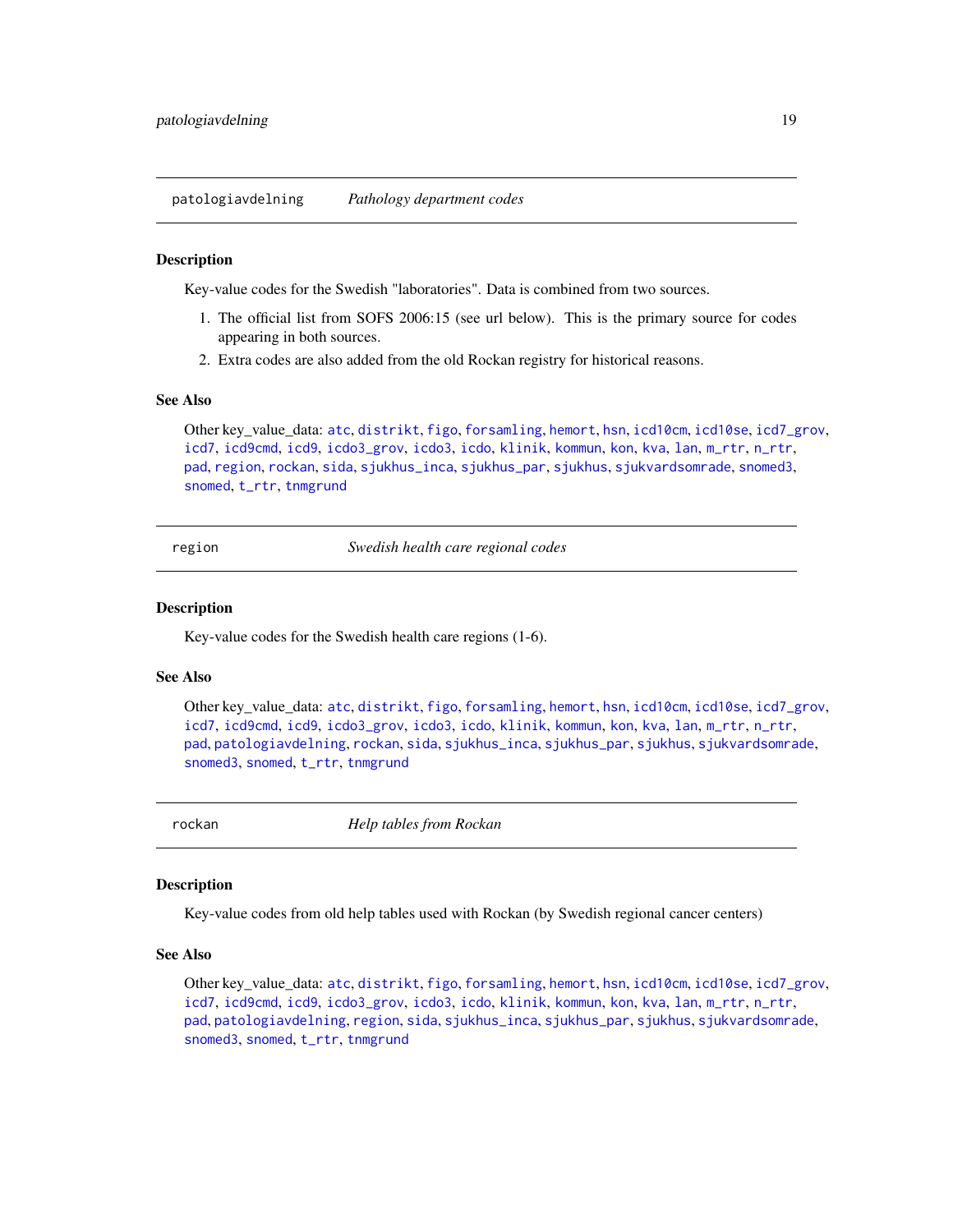<span id="page-19-1"></span><span id="page-19-0"></span>sida *Sida*

#### Description

Key-value codes for sida (Sida,  $1 = Hoger$ ,  $2 = Vanster$ ,  $9 = Okant$ ). Data from Rockan (Rocen).

#### See Also

Other key\_value\_data: [atc](#page-3-1), [distrikt](#page-6-1), [figo](#page-8-1), [forsamling](#page-8-2), [hemort](#page-9-1), [hsn](#page-9-2), [icd10cm](#page-10-1), [icd10se](#page-10-2), [icd7\\_grov](#page-11-1), [icd7](#page-11-2), [icd9cmd](#page-12-1), [icd9](#page-11-3), [icdo3\\_grov](#page-13-2), [icdo3](#page-12-2), [icdo](#page-12-3), [klinik](#page-14-1), [kommun](#page-15-1), [kon](#page-15-2), [kva](#page-16-1), [lan](#page-16-2), [m\\_rtr](#page-16-3), [n\\_rtr](#page-17-1), [pad](#page-17-2), [patologiavdelning](#page-18-1), [region](#page-18-2), [rockan](#page-18-3), [sjukhus\\_inca](#page-20-1), [sjukhus\\_par](#page-20-2), [sjukhus](#page-19-2), [sjukvardsomrade](#page-20-3), [snomed3](#page-22-1), [snomed](#page-21-1), [t\\_rtr](#page-23-1), [tnmgrund](#page-23-2)

<span id="page-19-2"></span>sjukhus *Hospital codes*

#### **Description**

Key-value codes for Swedish hospitals and some primary health care units.

#### **Details**

Data from 'Rockan'. Note that this is an old version of the classification! See the reference link below for the new version. The old version should be used of historical reasons. One difference is for example that the Sahlgrenska university hospital is one hospital in the new version of the classification but the Swedish regional cancer centers still classify it as three different hospitals. Note also that primary health care units did receive their own codes until 1992 (?) but not later!

#### See Also

Other key\_value\_data: [atc](#page-3-1), [distrikt](#page-6-1), [figo](#page-8-1), [forsamling](#page-8-2), [hemort](#page-9-1), [hsn](#page-9-2), [icd10cm](#page-10-1), [icd10se](#page-10-2), [icd7\\_grov](#page-11-1), [icd7](#page-11-2), [icd9cmd](#page-12-1), [icd9](#page-11-3), [icdo3\\_grov](#page-13-2), [icdo3](#page-12-2), [icdo](#page-12-3), [klinik](#page-14-1), [kommun](#page-15-1), [kon](#page-15-2), [kva](#page-16-1), [lan](#page-16-2), [m\\_rtr](#page-16-3), [n\\_rtr](#page-17-1), [pad](#page-17-2), [patologiavdelning](#page-18-1), [region](#page-18-2), [rockan](#page-18-3), [sida](#page-19-1), [sjukhus\\_inca](#page-20-1), [sjukhus\\_par](#page-20-2), [sjukvardsomrade](#page-20-3), [snomed3](#page-22-1), [snomed](#page-21-1), [t\\_rtr](#page-23-1), [tnmgrund](#page-23-2)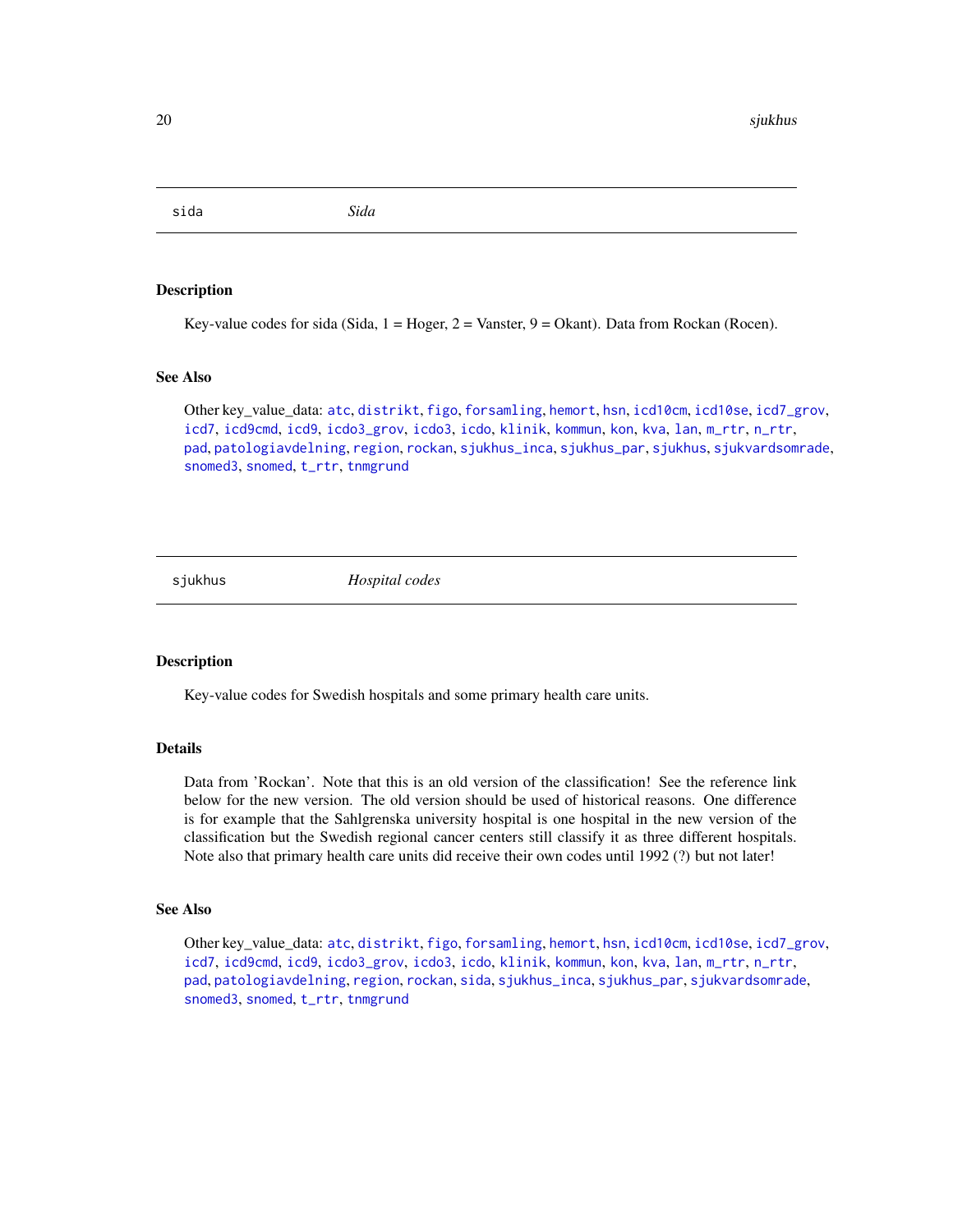<span id="page-20-1"></span><span id="page-20-0"></span>

Codes taken from INCA's organizational register 2017-02-03.

#### See Also

Other key\_value\_data: [atc](#page-3-1), [distrikt](#page-6-1), [figo](#page-8-1), [forsamling](#page-8-2), [hemort](#page-9-1), [hsn](#page-9-2), [icd10cm](#page-10-1), [icd10se](#page-10-2), [icd7\\_grov](#page-11-1), [icd7](#page-11-2), [icd9cmd](#page-12-1), [icd9](#page-11-3), [icdo3\\_grov](#page-13-2), [icdo3](#page-12-2), [icdo](#page-12-3), [klinik](#page-14-1), [kommun](#page-15-1), [kon](#page-15-2), [kva](#page-16-1), [lan](#page-16-2), [m\\_rtr](#page-16-3), [n\\_rtr](#page-17-1), [pad](#page-17-2), [patologiavdelning](#page-18-1), [region](#page-18-2), [rockan](#page-18-3), [sida](#page-19-1), [sjukhus\\_par](#page-20-2), [sjukhus](#page-19-2), [sjukvardsomrade](#page-20-3), [snomed3](#page-22-1), [snomed](#page-21-1), [t\\_rtr](#page-23-1), [tnmgrund](#page-23-2)

<span id="page-20-2"></span>sjukhus\_par *Hospital codes used by Socialstyrelsen and the National Patient Register*

#### Description

Codes taken from Excel sheets 2014 from link below.

#### See Also

Other key\_value\_data: [atc](#page-3-1), [distrikt](#page-6-1), [figo](#page-8-1), [forsamling](#page-8-2), [hemort](#page-9-1), [hsn](#page-9-2), [icd10cm](#page-10-1), [icd10se](#page-10-2), [icd7\\_grov](#page-11-1), [icd7](#page-11-2), [icd9cmd](#page-12-1), [icd9](#page-11-3), [icdo3\\_grov](#page-13-2), [icdo3](#page-12-2), [icdo](#page-12-3), [klinik](#page-14-1), [kommun](#page-15-1), [kon](#page-15-2), [kva](#page-16-1), [lan](#page-16-2), [m\\_rtr](#page-16-3), [n\\_rtr](#page-17-1), [pad](#page-17-2), [patologiavdelning](#page-18-1), [region](#page-18-2), [rockan](#page-18-3), [sida](#page-19-1), [sjukhus\\_inca](#page-20-1), [sjukhus](#page-19-2), [sjukvardsomrade](#page-20-3), [snomed3](#page-22-1), [snomed](#page-21-1), [t\\_rtr](#page-23-1), [tnmgrund](#page-23-2)

<span id="page-20-3"></span>sjukvardsomrade *Geographical health care areas*

#### Description

Key-value codes for health care areas.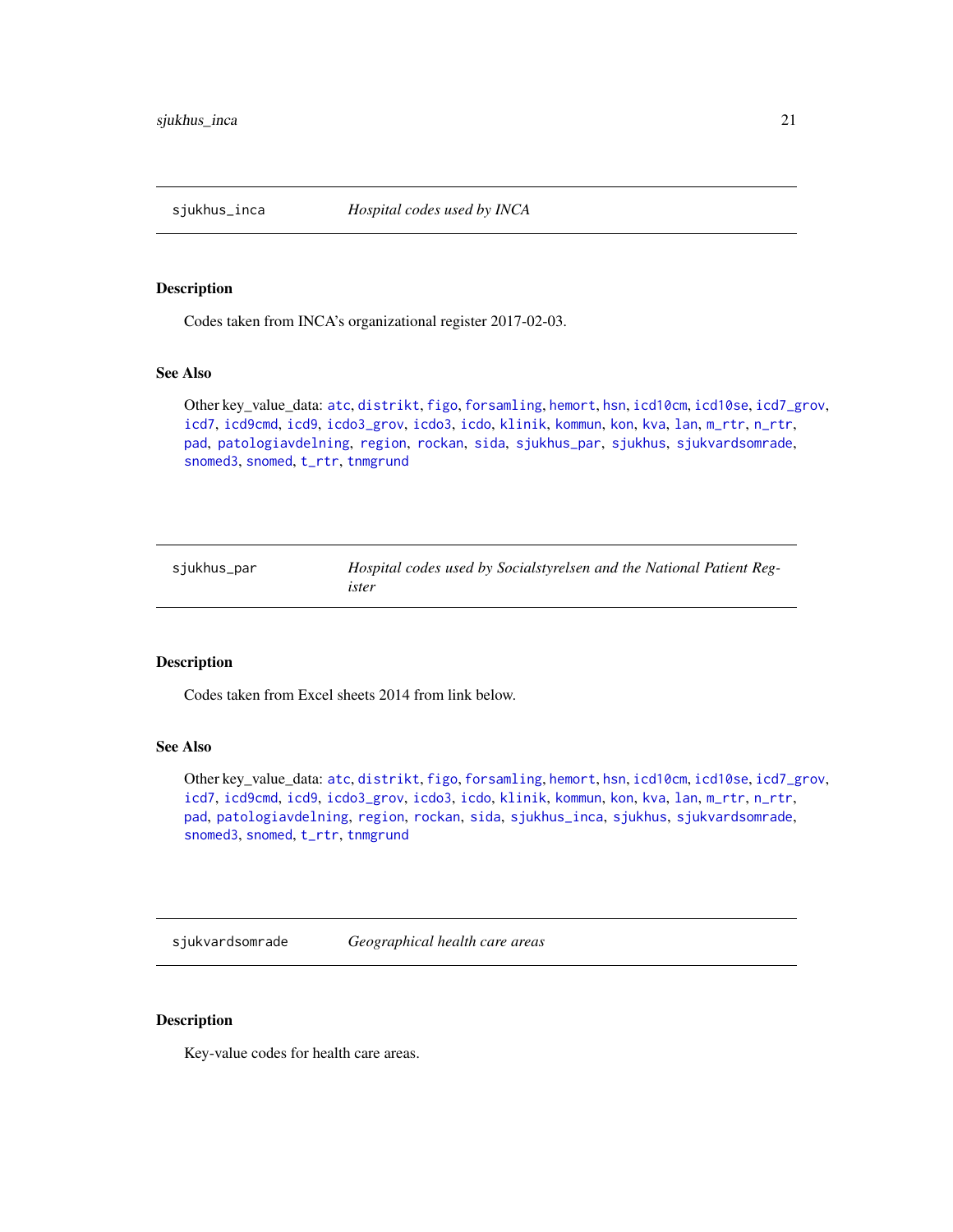#### <span id="page-21-0"></span>22 snow snow that the contract of the contract of the contract of the contract of the contract of the contract of the contract of the contract of the contract of the contract of the contract of the contract of the contract

#### Details

- Key: the first four digits from the LKF-code
- Value: A geographical area (sub area of county/lan) with special interest

The object currently only applies to the Western health care region

- Storgoteborg
- Fyrbodal
- Sodra\_Alvsborg
- Skaraborg
- Norra\_Halland

Updates for other regions needs to be requested (please do!).

#### Kungalv

Kungalv is an independent area by default. There are situations when Kungalv should be dealt with as an independent health care region or as a part of greater Gothenburg. See section "extra\_functions" in [decode](#page-4-1) to handle this.

#### See Also

#### [extra\\_functions](#page-7-1)

Other key\_value\_data: [atc](#page-3-1), [distrikt](#page-6-1), [figo](#page-8-1), [forsamling](#page-8-2), [hemort](#page-9-1), [hsn](#page-9-2), [icd10cm](#page-10-1), [icd10se](#page-10-2), [icd7\\_grov](#page-11-1), [icd7](#page-11-2), [icd9cmd](#page-12-1), [icd9](#page-11-3), [icdo3\\_grov](#page-13-2), [icdo3](#page-12-2), [icdo](#page-12-3), [klinik](#page-14-1), [kommun](#page-15-1), [kon](#page-15-2), [kva](#page-16-1), [lan](#page-16-2), [m\\_rtr](#page-16-3), [n\\_rtr](#page-17-1), [pad](#page-17-2), [patologiavdelning](#page-18-1), [region](#page-18-2), [rockan](#page-18-3), [sida](#page-19-1), [sjukhus\\_inca](#page-20-1), [sjukhus\\_par](#page-20-2), [sjukhus](#page-19-2), [snomed3](#page-22-1), [snomed](#page-21-1), [t\\_rtr](#page-23-1), [tnmgrund](#page-23-2)

<span id="page-21-1"></span>snomed *Snomed code*

#### Description

Key-value codes for Snomed. Data from Rockan 2012-10-05. Note tht this variable is the same as snomed from Rockan. It should not be confused with the later version snomed3!

#### See Also

Other key\_value\_data: [atc](#page-3-1), [distrikt](#page-6-1), [figo](#page-8-1), [forsamling](#page-8-2), [hemort](#page-9-1), [hsn](#page-9-2), [icd10cm](#page-10-1), [icd10se](#page-10-2), [icd7\\_grov](#page-11-1), [icd7](#page-11-2), [icd9cmd](#page-12-1), [icd9](#page-11-3), [icdo3\\_grov](#page-13-2), [icdo3](#page-12-2), [icdo](#page-12-3), [klinik](#page-14-1), [kommun](#page-15-1), [kon](#page-15-2), [kva](#page-16-1), [lan](#page-16-2), [m\\_rtr](#page-16-3), [n\\_rtr](#page-17-1), [pad](#page-17-2), [patologiavdelning](#page-18-1), [region](#page-18-2), [rockan](#page-18-3), [sida](#page-19-1), [sjukhus\\_inca](#page-20-1), [sjukhus\\_par](#page-20-2), [sjukhus](#page-19-2), [sjukvardsomrade](#page-20-3), [snomed3](#page-22-1), [t\\_rtr](#page-23-1), [tnmgrund](#page-23-2)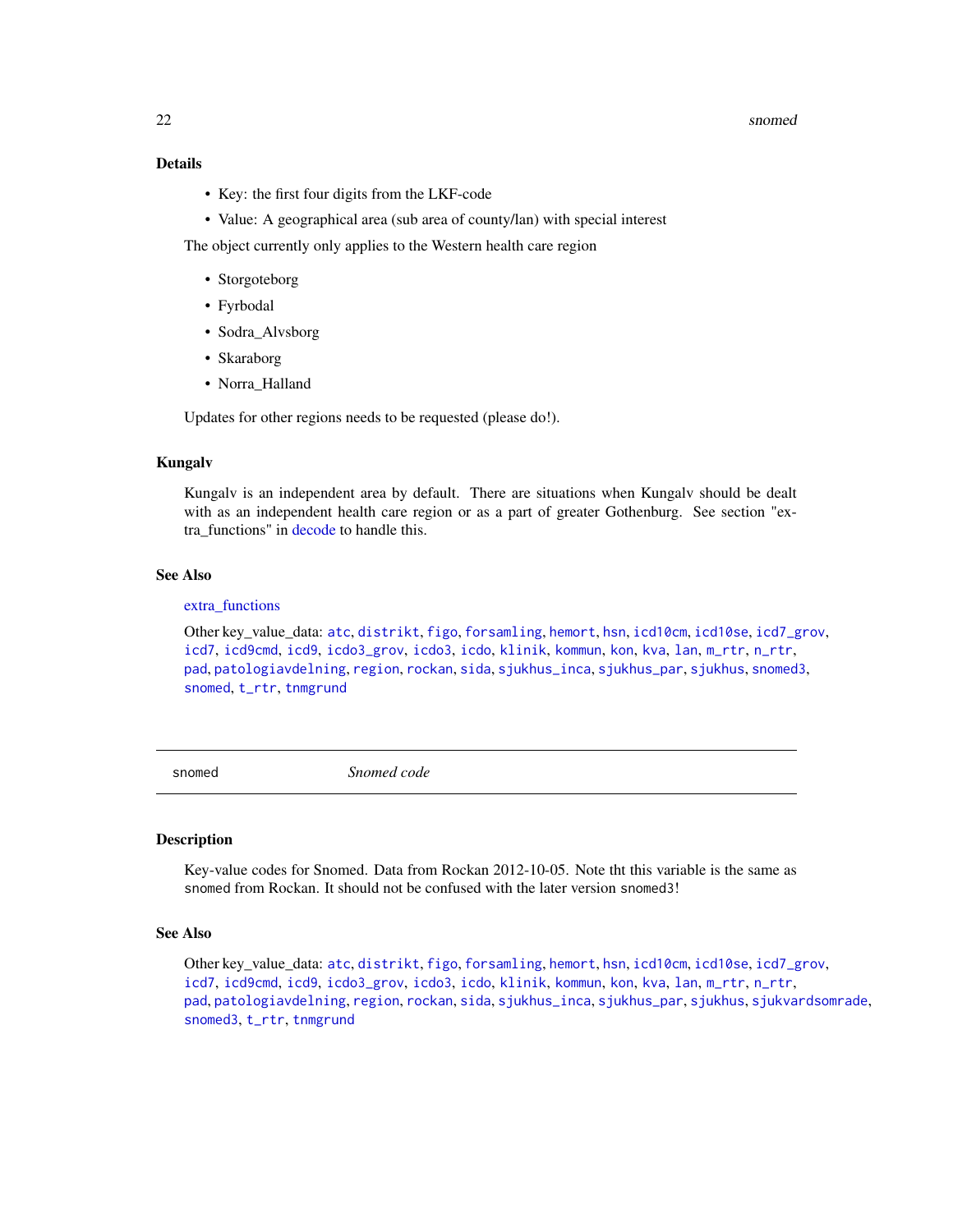<span id="page-22-1"></span><span id="page-22-0"></span>snomed3 *Snomed 3*

#### Description

Key-value codes for Snomed3 (fr 2005). Data from Rockan (Rocen).

#### See Also

Other key\_value\_data: [atc](#page-3-1), [distrikt](#page-6-1), [figo](#page-8-1), [forsamling](#page-8-2), [hemort](#page-9-1), [hsn](#page-9-2), [icd10cm](#page-10-1), [icd10se](#page-10-2), [icd7\\_grov](#page-11-1), [icd7](#page-11-2), [icd9cmd](#page-12-1), [icd9](#page-11-3), [icdo3\\_grov](#page-13-2), [icdo3](#page-12-2), [icdo](#page-12-3), [klinik](#page-14-1), [kommun](#page-15-1), [kon](#page-15-2), [kva](#page-16-1), [lan](#page-16-2), [m\\_rtr](#page-16-3), [n\\_rtr](#page-17-1), [pad](#page-17-2), [patologiavdelning](#page-18-1), [region](#page-18-2), [rockan](#page-18-3), [sida](#page-19-1), [sjukhus\\_inca](#page-20-1), [sjukhus\\_par](#page-20-2), [sjukhus](#page-19-2), [sjukvardsomrade](#page-20-3), [snomed](#page-21-1), [t\\_rtr](#page-23-1), [tnmgrund](#page-23-2)

<span id="page-22-2"></span>summary.keyvalue *Object summary for keyvalue objects*

#### Description

Objects of type keyvalue11 are summarized as data.frames with an additional display of possible standard\_var\_names. Objects of type keyvalue also gives a list of non 1:1 key-value pairs.

#### Usage

## S3 method for class 'keyvalue' summary(object, ...)

#### **Arguments**

| object  | a keyvalue object |
|---------|-------------------|
| $\cdot$ | ignored           |

#### Value

A list with three elements: a summary of the underlying data.frame, the standard\_var\_names and possibly a data.frame with all non 1:1 relations.

#### See Also

[keyvalue](#page-13-3)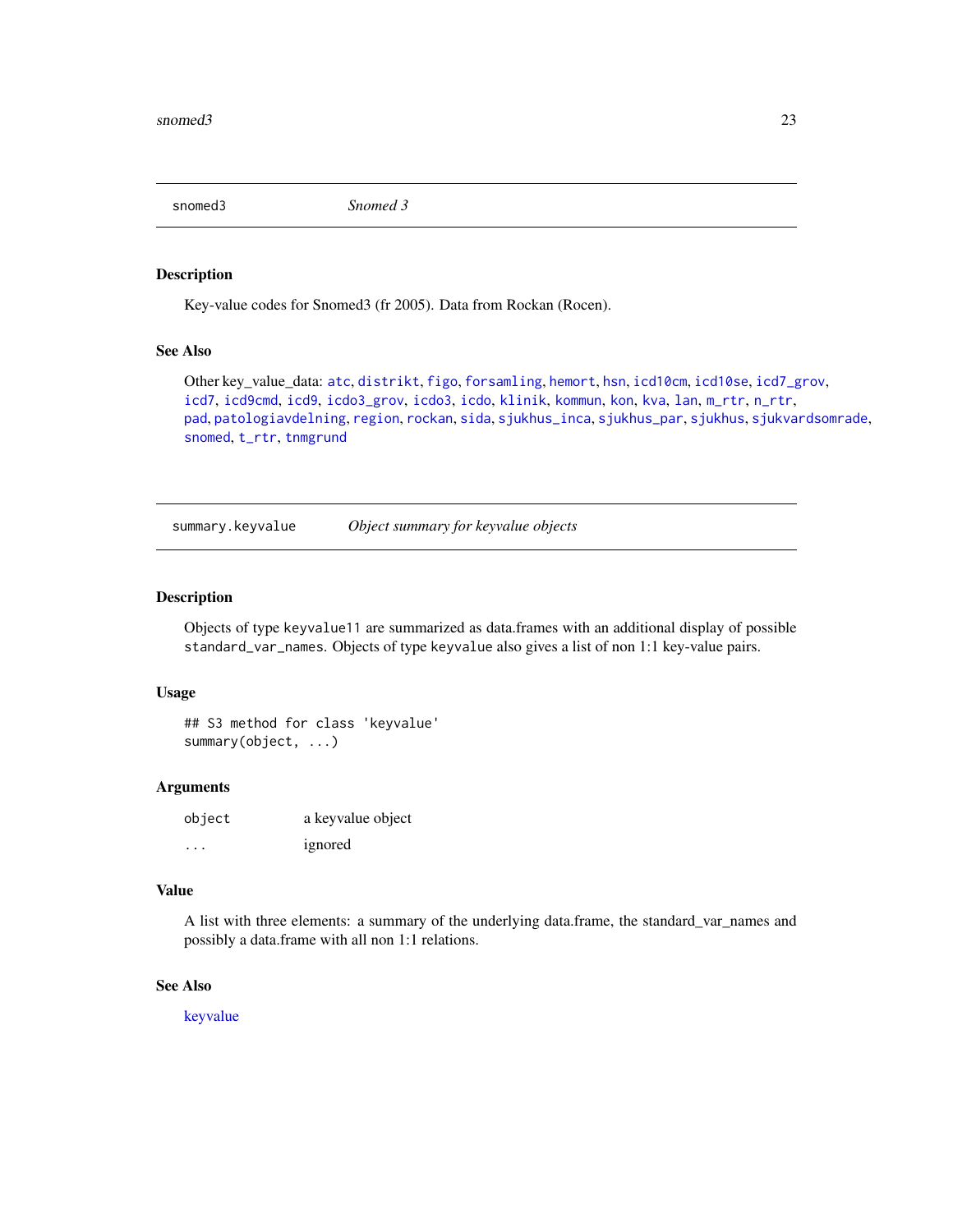<span id="page-23-2"></span><span id="page-23-0"></span>

Key-value codes for TNM-grund (Grund till TNM, 1=patologisk, 2=klinisk). Data from Rockan (Rocen).

#### See Also

Other key\_value\_data: [atc](#page-3-1), [distrikt](#page-6-1), [figo](#page-8-1), [forsamling](#page-8-2), [hemort](#page-9-1), [hsn](#page-9-2), [icd10cm](#page-10-1), [icd10se](#page-10-2), [icd7\\_grov](#page-11-1), [icd7](#page-11-2), [icd9cmd](#page-12-1), [icd9](#page-11-3), [icdo3\\_grov](#page-13-2), [icdo3](#page-12-2), [icdo](#page-12-3), [klinik](#page-14-1), [kommun](#page-15-1), [kon](#page-15-2), [kva](#page-16-1), [lan](#page-16-2), [m\\_rtr](#page-16-3), [n\\_rtr](#page-17-1), [pad](#page-17-2), [patologiavdelning](#page-18-1), [region](#page-18-2), [rockan](#page-18-3), [sida](#page-19-1), [sjukhus\\_inca](#page-20-1), [sjukhus\\_par](#page-20-2), [sjukhus](#page-19-2), [sjukvardsomrade](#page-20-3), [snomed3](#page-22-1), [snomed](#page-21-1), [t\\_rtr](#page-23-1)

<span id="page-23-1"></span>t\_rtr *T-stadium*

#### Description

Key-value codes for T-stadium (sep 2003). Data from Rockan (Rocen).

#### See Also

Other key\_value\_data: [atc](#page-3-1), [distrikt](#page-6-1), [figo](#page-8-1), [forsamling](#page-8-2), [hemort](#page-9-1), [hsn](#page-9-2), [icd10cm](#page-10-1), [icd10se](#page-10-2), [icd7\\_grov](#page-11-1), [icd7](#page-11-2), [icd9cmd](#page-12-1), [icd9](#page-11-3), [icdo3\\_grov](#page-13-2), [icdo3](#page-12-2), [icdo](#page-12-3), [klinik](#page-14-1), [kommun](#page-15-1), [kon](#page-15-2), [kva](#page-16-1), [lan](#page-16-2), [m\\_rtr](#page-16-3), [n\\_rtr](#page-17-1), [pad](#page-17-2), [patologiavdelning](#page-18-1), [region](#page-18-2), [rockan](#page-18-3), [sida](#page-19-1), [sjukhus\\_inca](#page-20-1), [sjukhus\\_par](#page-20-2), [sjukhus](#page-19-2), [sjukvardsomrade](#page-20-3), [snomed3](#page-22-1), [snomed](#page-21-1), [tnmgrund](#page-23-2)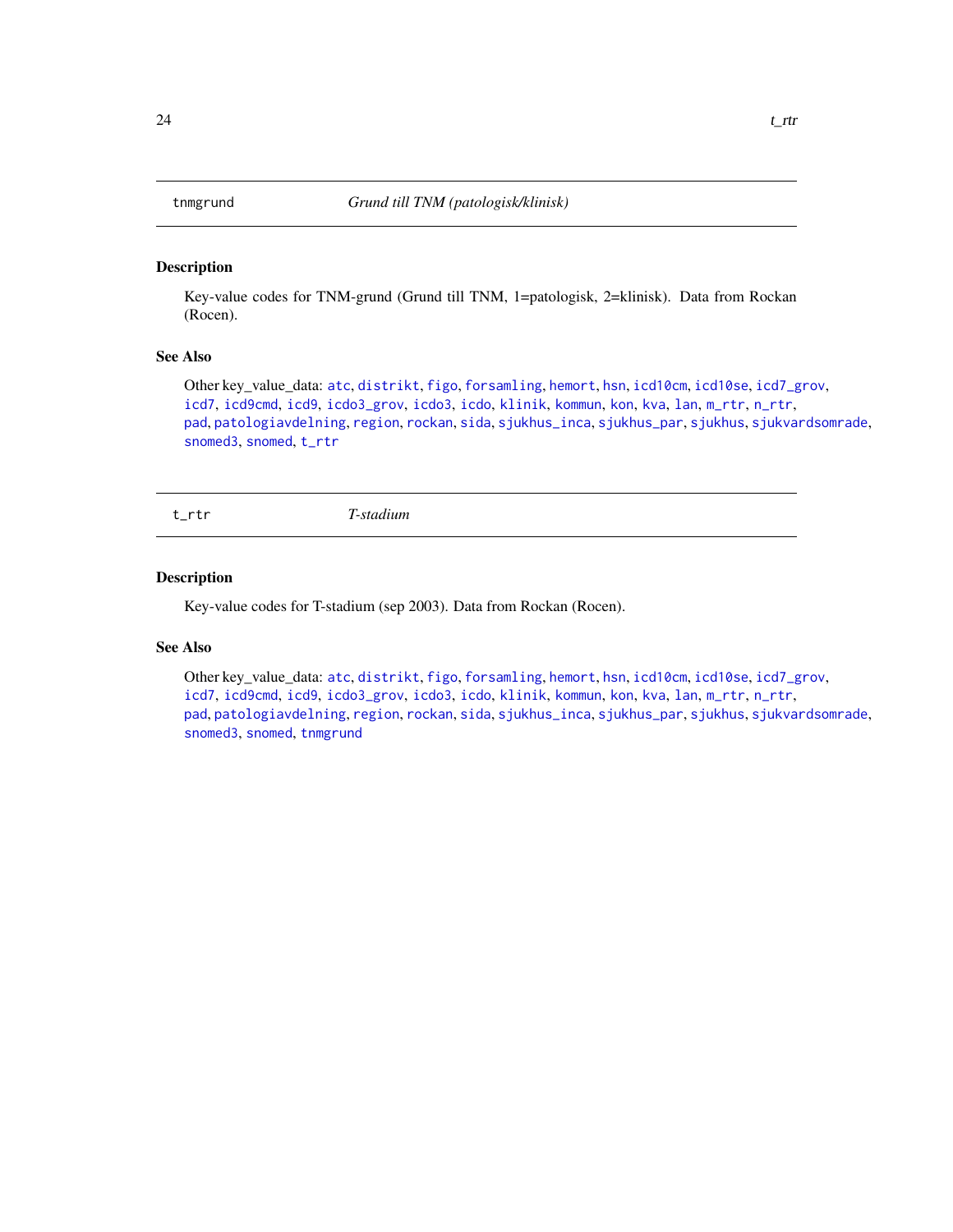# <span id="page-24-0"></span>Index

∗Topic datasets atc, [4](#page-3-0) distrikt, [7](#page-6-0) figo, [9](#page-8-0) forsamling, [9](#page-8-0) hemort, [10](#page-9-0) hsn, [10](#page-9-0) icd10cm, [11](#page-10-0) icd10se, [11](#page-10-0) icd7, [12](#page-11-0) icd7\_grov, [12](#page-11-0) icd9, [12](#page-11-0) icd9cmd, [13](#page-12-0) icdo, [13](#page-12-0) icdo3, [13](#page-12-0) icdo3\_grov, [14](#page-13-0) klinik, [15](#page-14-0) kommun, [16](#page-15-0) kon, [16](#page-15-0) kva, [17](#page-16-0) lan, [17](#page-16-0) m\_rtr, [17](#page-16-0) n $rtr$ , [18](#page-17-0) pad, [18](#page-17-0) patologiavdelning, [19](#page-18-0) region, [19](#page-18-0) rockan, [19](#page-18-0) sida, [20](#page-19-0) sjukhus, [20](#page-19-0) sjukhus\_inca, [21](#page-20-0) sjukhus\_par, [21](#page-20-0) sjukvardsomrade, [21](#page-20-0) snomed, [22](#page-21-0) snomed3, [23](#page-22-0) t\_rtr, [24](#page-23-0) tnmgrund, [24](#page-23-0) as.key, [3](#page-2-0)

as.keyvalue, *[3](#page-2-0)[–5](#page-4-0)* as.keyvalue *(*keyvalue*)*, [14](#page-13-0) as.keyvalue.list, [3,](#page-2-0) *[15](#page-14-0)* as.value *(*as.key*)*, [3](#page-2-0) atc, [4,](#page-3-0) *[8–](#page-7-0)[24](#page-23-0)* avgm *(*rockan*)*, [19](#page-18-0) ben *(*rockan*)*, [19](#page-18-0) code, [5](#page-4-0) decode, *[8](#page-7-0)*, *[15](#page-14-0)*, *[22](#page-21-0)* decode *(*code*)*, [5](#page-4-0) digr *(*rockan*)*, [19](#page-18-0) distrikt, *[4](#page-3-0)*, [7,](#page-6-0) *[9](#page-8-0)[–24](#page-23-0)* dodca *(*rockan*)*, [19](#page-18-0) extra\_functions, *[6](#page-5-0)*, [8,](#page-7-0) *[22](#page-21-0)* figo, *[4](#page-3-0)*, *[8,](#page-7-0) [9](#page-8-0)*, [9,](#page-8-0) *[10](#page-9-0)[–24](#page-23-0)* forsamling, *[4](#page-3-0)*, *[8,](#page-7-0) [9](#page-8-0)*, [9,](#page-8-0) *[10](#page-9-0)[–24](#page-23-0)* hemort, *[4](#page-3-0)*, *[8](#page-7-0)[–10](#page-9-0)*, [10,](#page-9-0) *[11](#page-10-0)[–24](#page-23-0)* hemort2 *(*hemort*)*, [10](#page-9-0) hsn, *[4](#page-3-0)*, *[8–](#page-7-0)[10](#page-9-0)*, [10,](#page-9-0) *[11](#page-10-0)[–24](#page-23-0)* icd10cm, *[4](#page-3-0)*, *[8](#page-7-0)[–11](#page-10-0)*, [11,](#page-10-0) *[12](#page-11-0)[–24](#page-23-0)* icd10se, *[4](#page-3-0)*, *[8](#page-7-0)[–11](#page-10-0)*, [11,](#page-10-0) *[12](#page-11-0)[–24](#page-23-0)* icd7, *[4](#page-3-0)*, *[8](#page-7-0)[–12](#page-11-0)*, [12,](#page-11-0) *[13](#page-12-0)[–24](#page-23-0)* icd7\_grov, *[4](#page-3-0)*, *[8](#page-7-0)[–12](#page-11-0)*, [12,](#page-11-0) *[13](#page-12-0)[–24](#page-23-0)* icd9, *[4](#page-3-0)*, *[8](#page-7-0)[–12](#page-11-0)*, [12,](#page-11-0) *[13](#page-12-0)[–24](#page-23-0)* icd9cmd, *[4](#page-3-0)*, *[8](#page-7-0)[–13](#page-12-0)*, [13,](#page-12-0) *[14](#page-13-0)[–24](#page-23-0)* icd9cmp *(*icd9cmd*)*, [13](#page-12-0) icdo, *[4](#page-3-0)*, *[8](#page-7-0)[–13](#page-12-0)*, [13,](#page-12-0) *[14](#page-13-0)[–24](#page-23-0)* icdo3, *[4](#page-3-0)*, *[8](#page-7-0)[–13](#page-12-0)*, [13,](#page-12-0) *[14](#page-13-0)[–24](#page-23-0)* icdo3\_grov, *[4](#page-3-0)*, *[8](#page-7-0)[–13](#page-12-0)*, [14,](#page-13-0) *[15](#page-14-0)[–24](#page-23-0)* is.key *(*as.key*)*, [3](#page-2-0) is.keyvalue *(*keyvalue*)*, [14](#page-13-0) is.value *(*as.key*)*, [3](#page-2-0)

key\_and\_value, *[15](#page-14-0)* key\_and\_value *(*as.key*)*, [3](#page-2-0) keyvalue, *[5,](#page-4-0) [6](#page-5-0)*, [14,](#page-13-0) *[23](#page-22-0)*